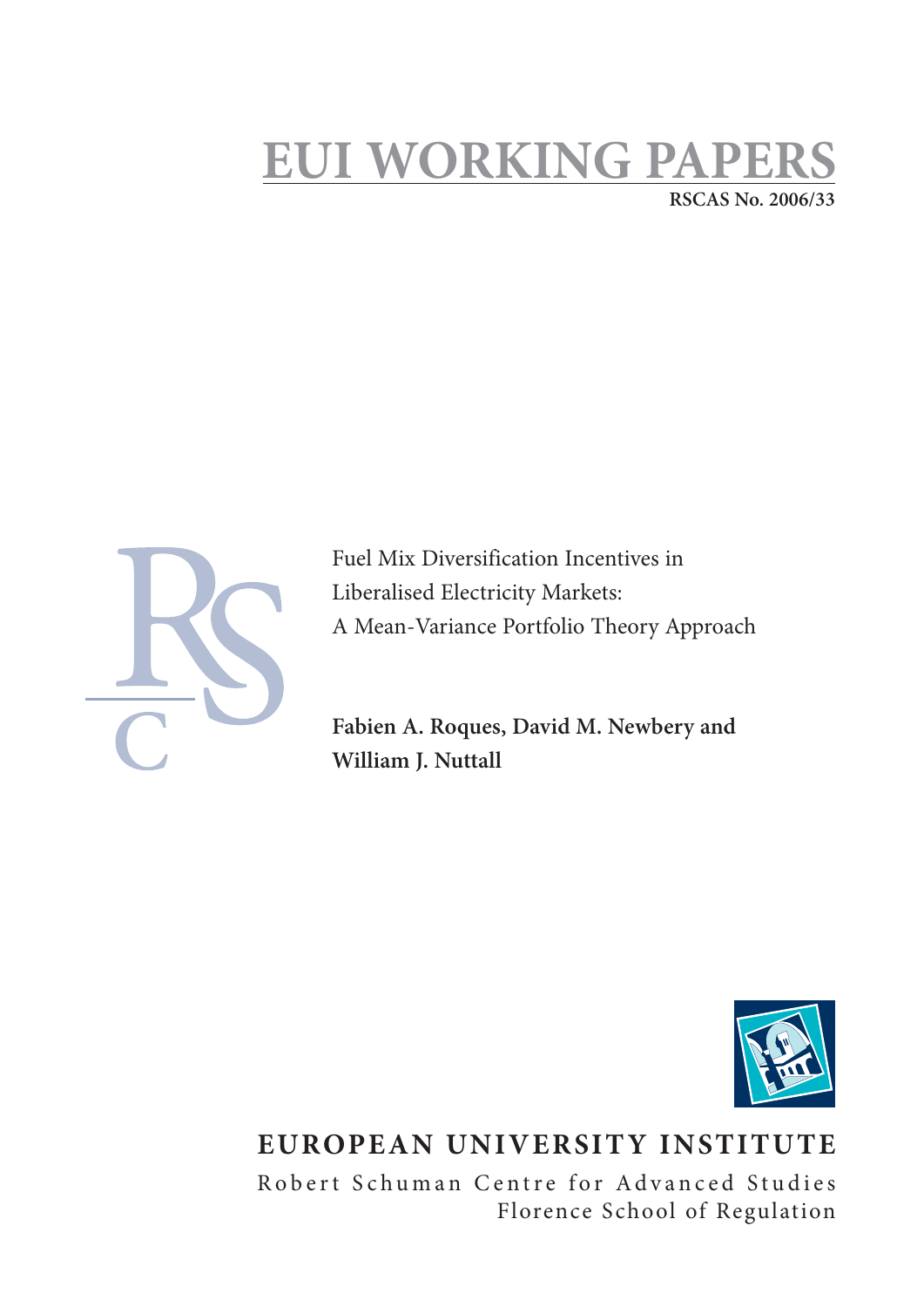### **EUROPEAN UNIVERSITY INSTITUTE, FLORENCE ROBERT SCHUMAN CENTRE FOR ADVANCED STUDIES**

*Fuel Mix Diversification Incentives in Liberalised Electricity Markets: A Mean-Variance Portfolio Theory Approach* 

**FABIEN A. ROQUES, DAVID M. NEWBERY AND WILLIAM J. NUTTALL**

EUI Working Paper **RSCAS** No. 2006/33 **BADIA FIESOLANA, SAN DOMENICO DI FIESOLE (FI)**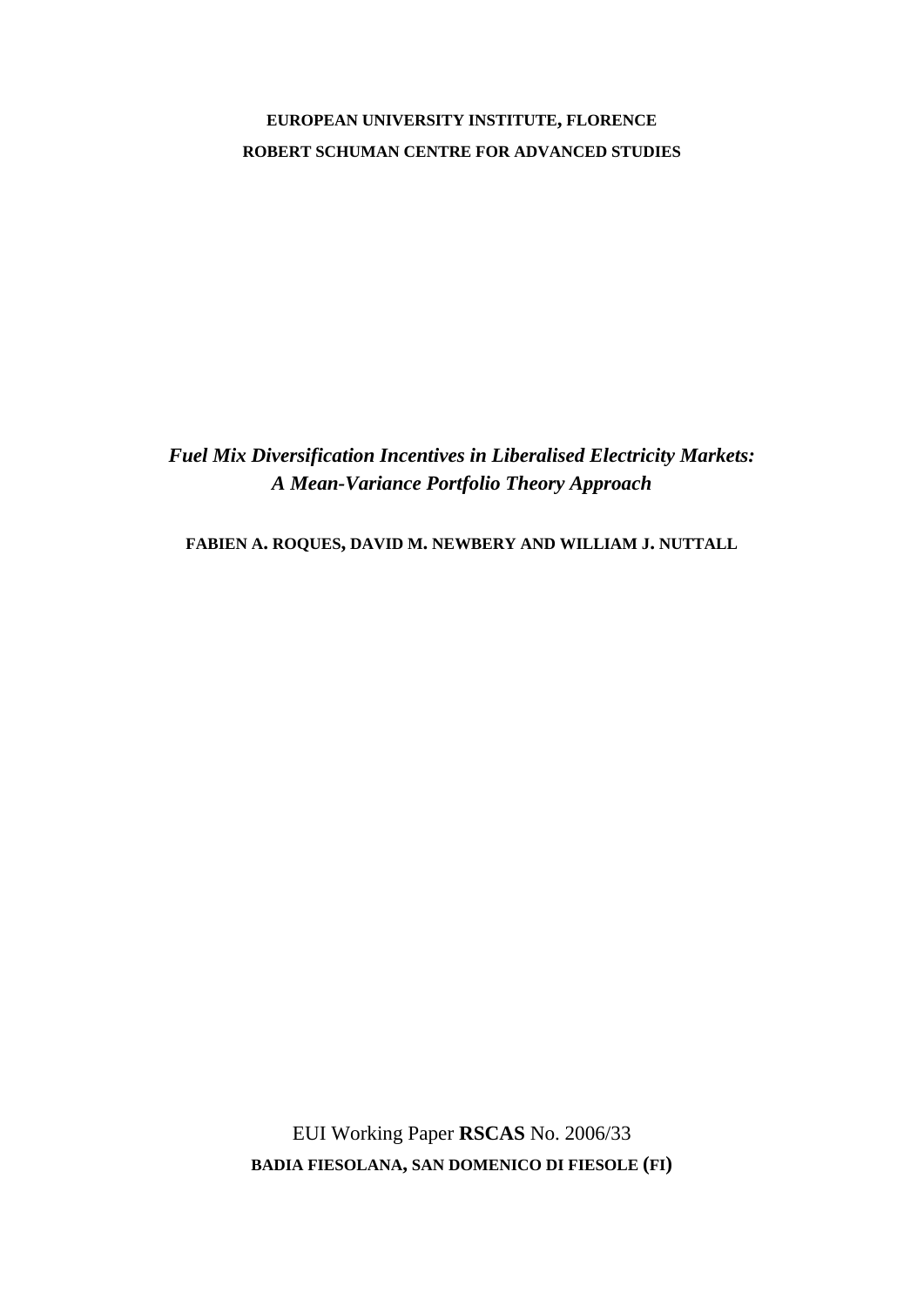© 2006 Fabien A. Roques, David M. Newbery and William J. Nuttall

This text may be downloaded for personal research purposes only. Additional reproduction for other purposes, whether in hard copies or electronically, require the consent of the author(s). Requests should be addressed directly to the author(s).

If cited or quoted, reference should be made to the full name of the author(s), the title, the working paper, or other series, the year and the publisher.

The author(s)/editor(s) should inform the Robert Schuman Centre for Advanced Studies at the EUI if the paper will be published elsewhere and also take responsibility for any consequent obligation(s).

ISSN 1028-3625

Printed in Italy in October 2006 European University Institute Badia Fiesolana I – 50016 San Domenico di Fiesole (FI) Italy [http://www.eui.eu/RSCAS/Publications/](http://www.eui.eu/RSCAS/Publications)  <http://cadmus.eui.eu/dspace/index.jsp>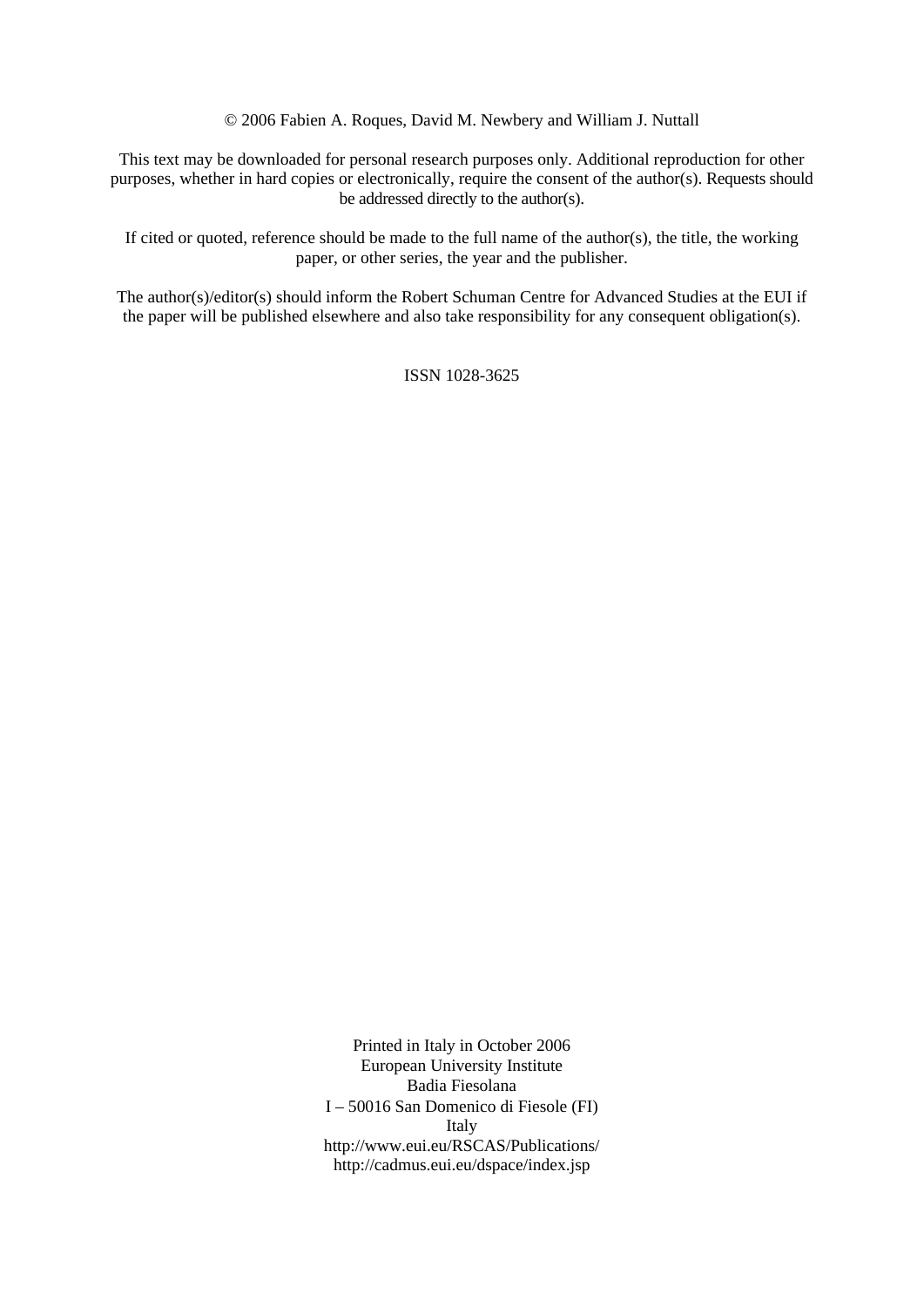#### **Robert Schuman Centre for Advanced Studies**

The Robert Schuman Centre for Advanced Studies carries out disciplinary and interdisciplinary research in the areas of European integration and public policy in Europe. It hosts the annual European Forum. Details of this and the other research of the centre can be found on: [http://www.eui.eu/RSCAS/Research/](http://www.eui.eu/RSCAS/Research) 

Research publications take the form of Working Papers, Policy Papers, Distinguished Lectures and books. Most of these are also available on the RSCAS website: [http://www.eui.eu/RSCAS/Publications/](http://www.eui.eu/RSCAS/Publications) 

The EUI and the RSCAS are not responsible for the opinion expressed by the author(s).

#### **Florence School of Regulation**

The Florence School of Regulation (FSR) is a partnership between the RSCAS at the EUI and the Council of the European Energy Regulators (CEER), and it works closely with the European Commission. The Florence School of Regulation is sponsored by leading European energy companies.

The objectives of the FSR are to promote informed discussion of key issues; to provide state-of-the-art training for practitioners; and to produce analytical studies in the field of regulation. It is a European forum dedicated to economic regulation. While its primary focus is on energy regulation, particularly in the electricity and gas markets, it is extending its coverage to other areas of regulation.

This series of working papers aims at disseminating the work of scholars and practitioners on current regulatory issues.

*For further information*  Florence School of Regulation Robert Schuman Centre for Advanced Studies European University Institute Via delle Fontanelle, 19 I-50016 San Domenico di Fiesole (FI) Fax: +39055 4685755 E-mail: [fsr@eui.eu](mailto:fsr@eui.eu)  [http://www.eui.eu/RSCAS/ProfessionalDevelopment/FSR/](http://www.eui.eu/RSCAS/ProfessionalDevelopment/FSR)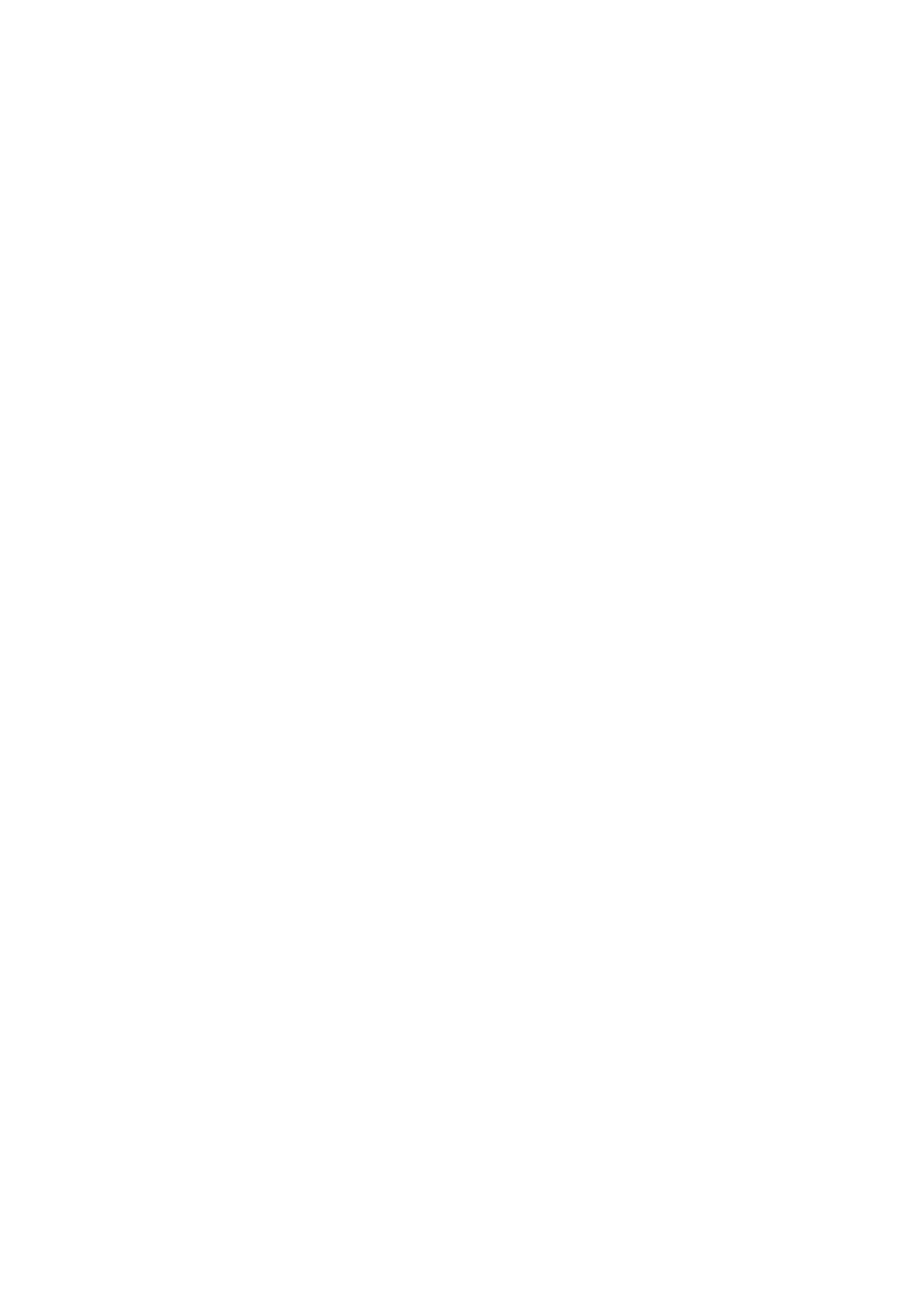#### **Abstract**

The risks and returns associated with different choices of electricity generation technology cannot properly be considered in isolation. The paper considers their impact on an investing company, using Mean-Variance Portfolio (MVP) theory to identify optimal generation portfolios in liberalised electricity markets characterised by fuel,  $CO<sub>2</sub>$ , and electricity price risk. The paper demonstrates the importance of correlations between electricity,  $CO<sub>2</sub>$ , and fuel prices, which explain the dominance of combined-cycle gas turbines. It questions whether the market can provide incentives for socially optimal fuel-mix diversification.

**Keywords:** fuel-mix, price risk, Mean-Variance Portfolio theory

**JEL-classification:** C15, D81, L94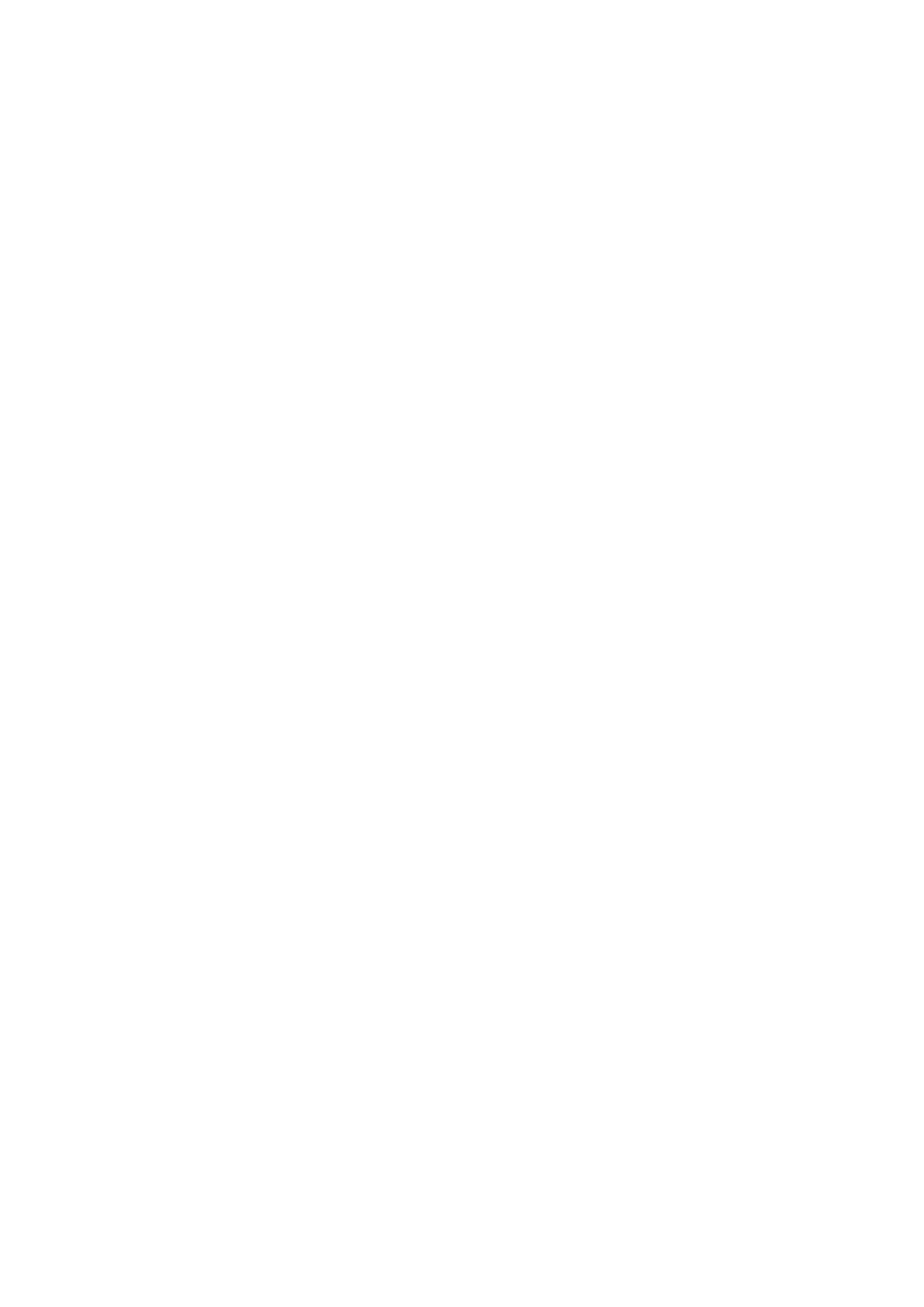#### **Introduction and Main Results\***

The increase of gas and carbon prices over the last year and the recent gas supply disruptions in Europe have raised concerns over security of supplies and revived the debate over the optimal power generation fuel-mix. One important research question concerns the ability of liberalised electricity markets to encourage investment in a diverse mix of technologies. Does the new industry structure bias investment incentives towards some generating technologies? And what are the potential barriers that might prevent investors from making choices consistent with the socially optimal fuel-mix?

This paper concentrates on private investors' investment incentives in liberalised electricity markets, with a particular focus on technology and fuel-mix diversification as a strategy to mitigate exposure to electricity, fuel, and carbon price risks. The first section of the paper provides a discussion of the market and institutional failures that might prevent private investors from adopting technology diversification strategies consistent with the macroeconomic socially optimal fuel mix.

There lacks a robust analytical framework to assess the complementarity of the risk-return profiles of different generation technologies and to balance the *risk reducing* benefits of portfolios of mixed technologies against the *costs* of such portfolios. The following sections of the paper attempt to develop such an integrated *quantitative* framework, based on Markowitz's Mean-Variance Portfolio theory. We show how this theory, initially developed for financial securities, can be used to determine optimal generation portfolios for countries or large power companies.

The pioneering literature used Mean-Variance Portfolio (MVP) theory to identify optimal from a *societal* perspective in the pre-liberalisation context of regulated utilities, and hence concentrated on *fuel price risk*. This paper presents the first application of MVP theory for electricity sector planning from the perspective of (large) electricity generators. This requires to take into account not only *fuel price risks,* but also *electricity* and *carbon* price risks. A new modelling approach combining Monte Carlo simulation with Mean Variance Portfolio theory is introduced to identify the portfolios which maximise returns to the stakeholders, given portfolio risk levels.

The model is calibrated using UK historical electricity, fuel, and carbon prices data from 2001- 2005. Optimal generation portfolios for the three large scale base load technologies (coal, gas, and nuclear power plants) are computed using three different scenarios. In the first scenario, fuels, carbon and electricity price vary independently according to spot market historical time series. The second scenario investigates the impact of the high degree of correlation observed in the UK markets between electricity, gas, and  $CO<sub>2</sub>$  prices on optimal portfolios. The third scenario studies how a long-term fixed-price power purchase contract modifies the diversification incentives of power generators.

The MVP investment valuation framework introduced in this paper demonstrates the critical impact of correlation between electricity, fuel and  $CO<sub>2</sub>$  prices. We find that absent long-term power purchase agreements, there is little diversification value for a private investor in a portfolio of mixed technologies, because of the high empirical correlation between electricity, gas, and prices. In other words, the correlation between electricity, gas, and carbon markets makes 'pure' portfolios of gas power plants more attractive than diversified portfolios as gas plants' cash flows are 'self-hedged'.

<sup>\*</sup> The authors would like to thank Shimon Awerbuch, Chris Hall, Paul Twomey, and anonymous referees for their helpful comments. This work was carried out while the lead author was at the Judge Business School, University of Cambridge, England. The views in this article are those of this author alone and do not necessarily represent the views of the IEA or of its various member countries. Financial support from the British Council and the Cambridge-MIT Institute under the project 045/P 'Promoting Innovation and Productivity in Electricity Markets' is gratefully acknowledged, as well as Platts for providing the data on electricity and fuel prices.

EUI-WP RSCAS No. 2006/33 © 2006 Fabien A. Roques, David M. Newbery and William J. Nuttall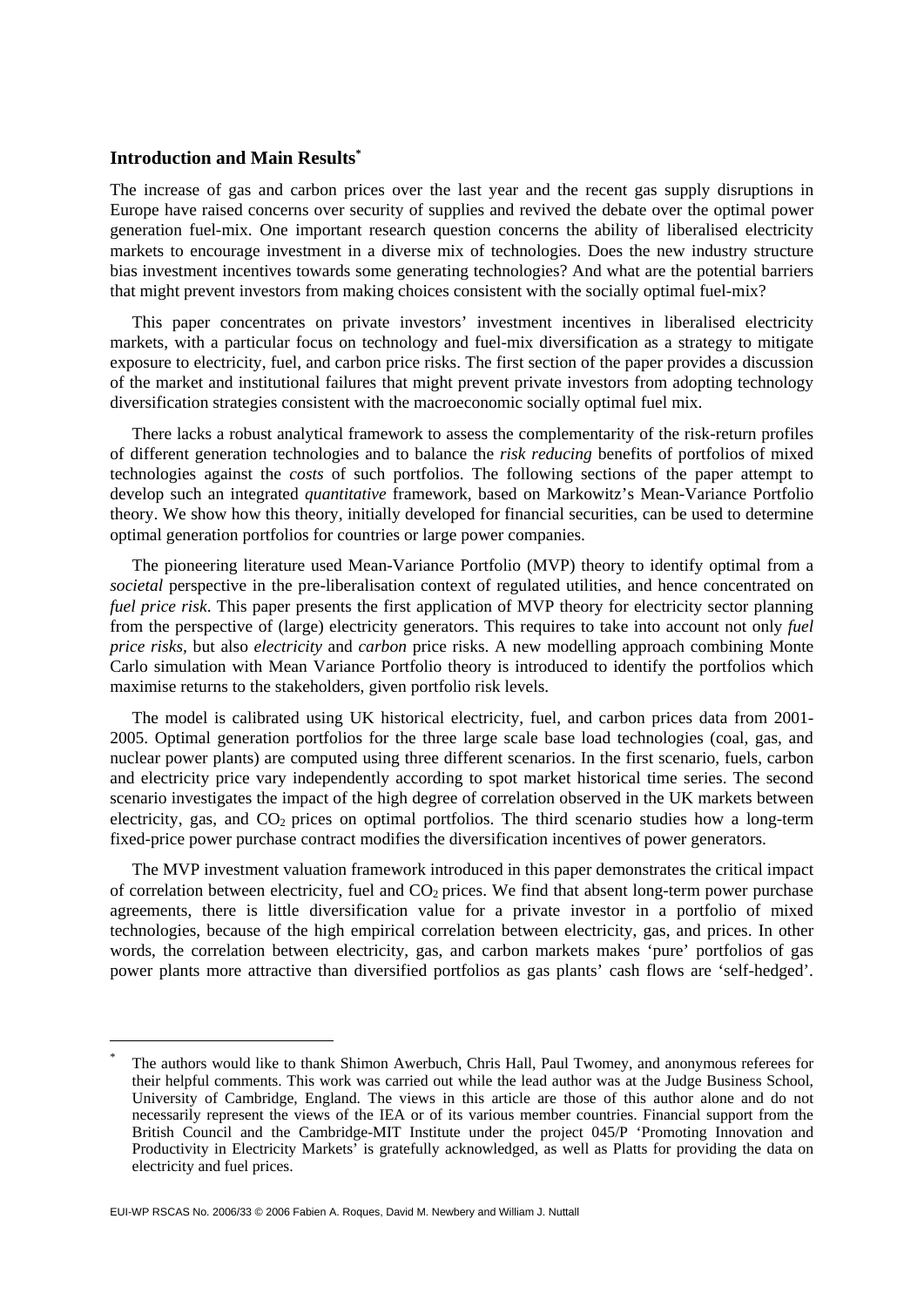This is consistent with the empirical evidence, as most new power plants built in the UK in the last decade are gas-fired.

For an electric company, investing in an additional CCGT has therefore an externality value as it increases the correlation between electricity and gas prices, thereby not only reducing the volatility of the returns of the new CCGT investment, but also reducing the returns of the other CCGT units that the electricity company already operates. Our model shows that this externality effect outweighs the risk-reducing benefits of diversifying in other technologies, which suffer the opposite negative externality (especially coal plants) of reducing the correlation between electricity and gas prices.

Moreover, the positive externality associated with a gas fired power plant investment suggests that the current UK industry framework is unlikely to reward fuel mix diversification sufficiently so as to lead private investors' technology choices to be aligned with the socially optimal fuel-mix, unless investors can find counter parties with complementary risk profiles to sign long-term power purchase agreements. Indeed, in the scenario in which electricity prices are fixed through a long-term power purchase agreement, we find that optimal generation portfolios are mixed and include some coal and/or nuclear power plants.

These findings raise questions as to whether and how policy makers or regulators should modify the market framework, given the macroeconomic and security of supply benefits of a diverse fuel-mix. Our model suggests that alternative institutional risk allocation mechanisms (e.g. long-term power purchase contracts) might render capital intensive but fuel-price risk free technologies such as nuclear power or renewables more attractive to investors - and thereby provide power companies with stronger incentives for fuel mix diversification. Further research is also needed to investigate the additional measures that could be used by policy makers to align private investors' diversification incentives with the socially optimal fuel mix, such as introducing taxes differentiated by technology, or a 'diversity obligation' quota system requiring suppliers to source their electricity from various technologies.

#### **2. Technology Diversification in Liberalised Electricity Markets**

The old vertically integrated franchise monopoly model under state ownership or cost-of-service regulation was normally able to finance any required capacity in generation. That model occasionally experienced financing difficulties if governments restrained final prices (although that was more of a problem in developing countries) and certainly provided poor incentives for delivering investment in a timely and cost-effective way. Averch and Johnson (1962) demonstrated that regulated utilities might rationally prefer to invest in capital-intensive technologies. Their theoretical prediction is consistent with an emphasis on large coal and nuclear power stations in both the US and Europe. Moreover, the subordination of utilities to government direction often gave rise to other distortions of investment choices. Many countries directly controlled or influenced the fuel mix through protection to 'national' fuels (such as coal or lignite), or the financing of 'national' technologies (such as nuclear) (Newbery and Green, 1996). When examining the alleged biases in technology choice caused by market liberalisation, one should remember that public ownership and cost-of-service regulation also introduced biases.

The liberalisation of the electricity industry shifted the investment risk burden from consumers to producers. While cost-plus regulation provided investors with prospects of stable returns, in liberalised electricity markets the volatility of electricity,  $CO<sub>2</sub>$ , and fuel prices present significant risks for an investor. One central issue to the long-term benefit of liberalization of energy markets lies in their ability to deliver sustainable investment signals, without inappropriately biasing investment incentives towards some generating technologies rather than others. That requires identifying the drivers of technology and incentives to diversify in the liberalised industry and the barriers that might prevent investors to making socially optimal fuel-mix choices?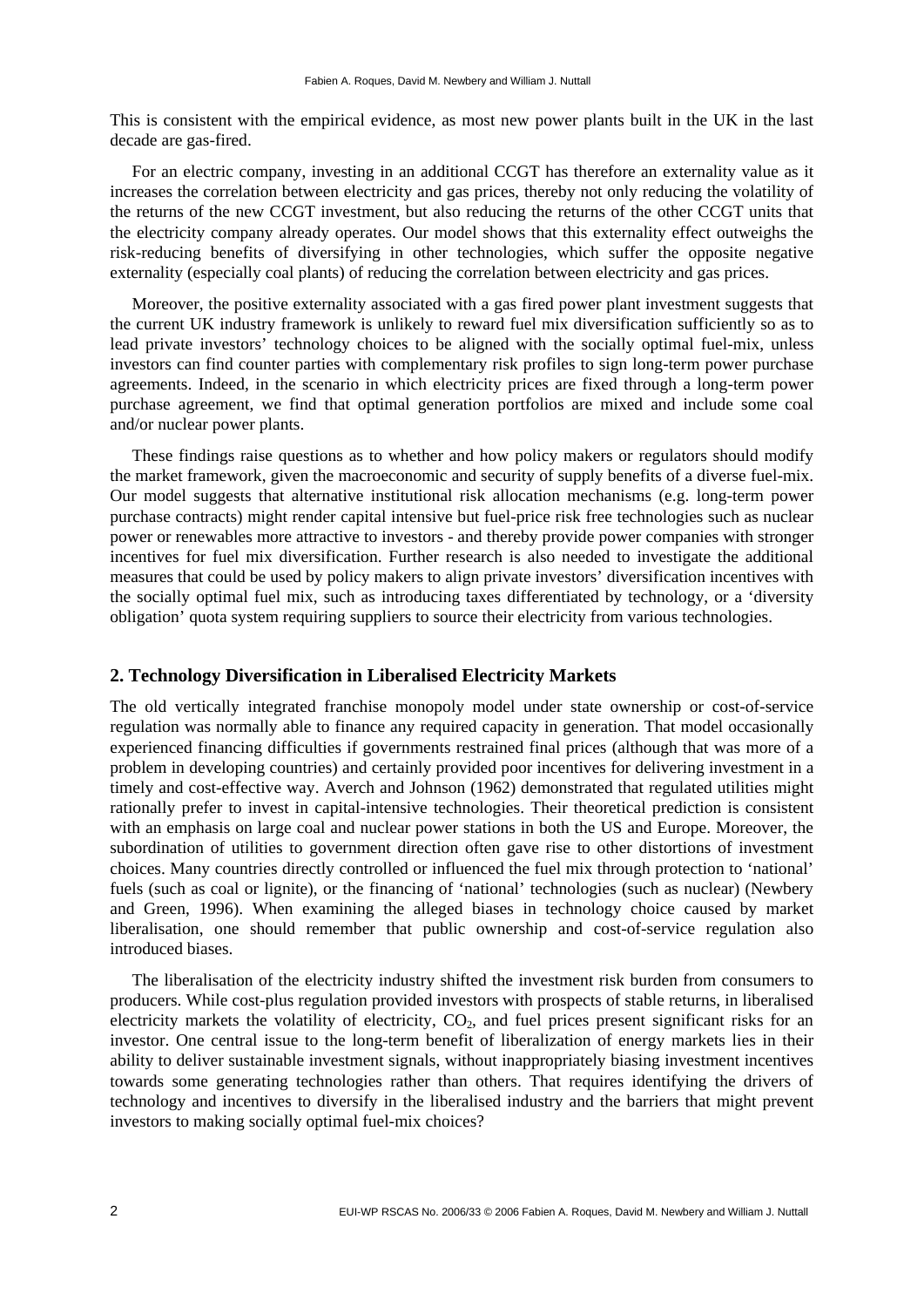#### *2.1 Fuel mix diversification and corporate strategy*

In a liberalised industry, investment decisions are made by individual investors. It is important to understand how the shift from central planning to decentralised investment decision making has impacted investment choices and whether the value of a diverse fuel mix is factored into utilities' corporate strategy.

In the liberalised industry, investments are profit-motivated. Utilities can no longer automatically pass on costs to consumers, and have to factor new constraints into the investment decision. When it comes to raising funds to finance a new power project, the impact of this investment on the company financial ratios has to be considered, with the pressure of stakeholders searching for high returns and a quick 'pay-back' period. In that perspective, the industry investment time frame has considerably shortened, with power investment being amortized over no longer than 15 years, as debt repayments and power purchase agreements only exceptionally exceed 10 to 15 years. The opportunity cost of a new power investment is particularly high for capital intensive technologies such as nuclear power plants.

Deregulation forced utilities to radically change their corporate strategy, and diversification now plays a central role in electricity companies' strategies. However, a closer look at the role of diversification for an electric utility reveals the complexity of that concept. Diversification can indeed apply to generation fuel, but also to plant manufacturers, fuel procurement contracts, plant geographic location, etc. It is not clear to what extent fuel mix diversification would benefit a utility, as the lowered exposure to fuel price risks has to be weighted against the gains of choosing the cheapest technology.

There is no such thing as one business model in the electricity industry, as electricity companies must decide which business segments to enter (generation, distribution, retail), the degree of vertical or horizontal integration, as well as their geographical scope. This paper investigates technology diversification from the point of view of a generation company that it is not engaged significantly in the upstream and downstream parts of the industry.

#### *2.2 The lack of financial risk management instruments in the electricity industry*

The lack of financial risk management instruments is another issue that impacts generation companies' technology and diversification choices, insofar as it might favour technologies which have a degree of 'self-hedging' in the current industry framework. For instance, gas-fired power plants revenue can be expected to be stable in electricity markets such as the UK, which exhibit strong correlation between electricity and gas prices.

When the industry liberalised in the 1990s, market analysts predicted rapid growth in the use of electricity derivatives. However, in the last quarter of 2000, the market for exchange-traded electricity futures and options virtually collapsed in the US, with knock-on effects in all electricity markets around the world (DOE, 2002).  $^1$  Enron's collapse highlighted the problems of credit risk and default risk in electricity markets. Since 2000, market participants in the US and to a lesser extent in Europe have become increasingly cautious and have been hedging risks by relying on more traditional utility suppliers and consumers with known physical assets, and by reducing the scope of their derivative products (e.g., moving toward shorter term forward contracts).

DOE (2002) suggests that the failure of exchange-traded electricity derivatives and the lack of liquidity of the over-the-counter (OTC) markets in the US and in Europe seem to have resulted from problems in the underlying market for electricity itself, such as the lack of competition and regulatory uncertainty. In addition to these structural obstacles, the development of liquid electricity futures markets more than a few months in advance is hindered by the nature of electricity as a commodity,

<sup>1</sup> By February 2002, the New York Mercantile Exchange (NYMEX) decided to delist all of its futures contracts due to lack of trading. The Chicago Board of Trade (CBOT) and the Minneapolis Grain Exchange (MGE) also suspended trading in electricity futures.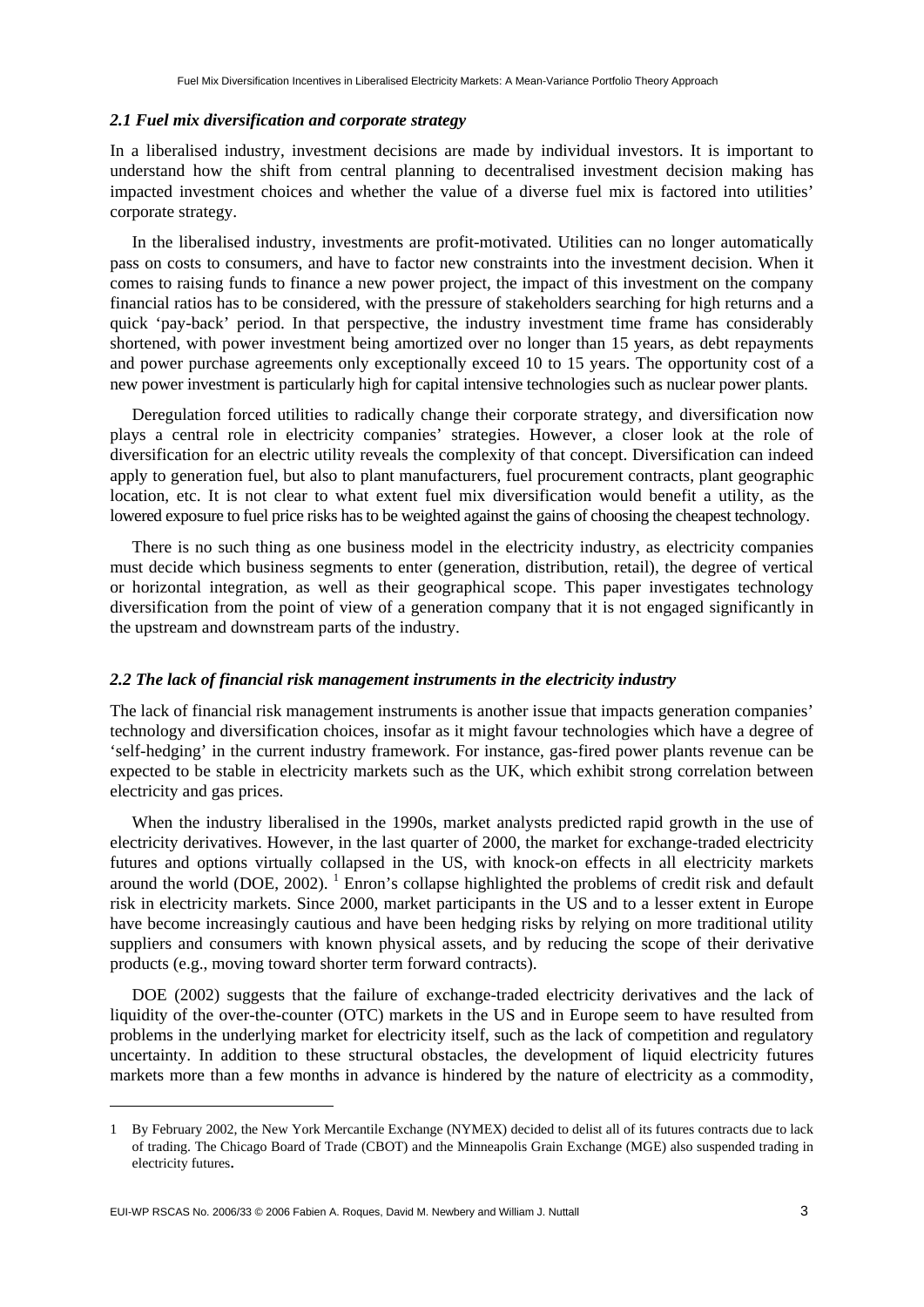the extreme volatility of prices, the complexity of the existing spot markets, and the lack of price transparency (Geman, 2005).

Even with the development of robust competitive markets, however, the use of derivatives to manage electricity price risk will remain difficult, because the simple pricing models used to value derivatives in other energy industries do not work well in the electricity sector (DOE, 2002). This suggests that innovative derivatives that are based on something other than the underlying energy spot price - such as weather derivatives, marketable emissions permits, and specialty insurance contracts will be important for the foreseeable future.<sup>2</sup> As financial markets regain confidence in the electricity industry, and as market participants improve their understanding of the specificities of the electricity industry, more tailored and innovative risk management instruments will emerge. But for the time being, the lack of long-term electricity specific financial risk management products limits the possibilities for generation companies to diversify their risks exposure.

#### *2.3 From macroeconomic to microeconomic diversification incentives*

Besides the possible 'short-termism' of investors, one might also worry about the ability of decentralised decision-making to take adequately coordinate individual decisions. Before liberalisation, traditional strategic planning emphasized long-term resource allocation (what type of plants, at what locations, etc.), and privately owned utilities' decisions were constrained by public utility commissions. In state-owned utilities, the link between energy policy and investment choice was more direct, making it easy to influence investment decisions to achieve the desired fuel mix.

Electricity markets may not appropriately signal for the need of diversity and flexibility at the macroeconomic level. Consider the case of increased gas dependency, where Britain faces an increased risk of large price increases for imported gas. Plant that uses fuel whose price does not move sympathetically with gas (such as nuclear and wind, and to some extent coal) would be an attractive complement in the portfolio of either a generator or investors holding shares in power companies, and to that extent diversity will be rewarded. However, the macro-economic risks associated with a large increase in the price of imported gas will not be reflected in the profit of generation from other fuels, and may even be penalised if the macro-shock causes an economic downturn and a fall in overall demand. Individual plant choices may therefore not respond to the social risks of increased fuel specialisation and reduced diversity.

A perfect market should motivate individual investment decisions leading to the socially optimal fuel mix, but the conditions for this to hold are strong – the usual General Equilibrium assumptions of a complete set of spot and forward markets or perfect foresight, price-taking behaviour by producers and consumers, risk neutrality (or adequate risk-sharing contracts), and convex production possibilities (Arrow and Debreu, 1954, Debreu, 1959). The lack of informative distant futures markets may lead to a suboptimal degree of diversity. In particular, herd behaviour (in which investors observe others' decisions, and assume they are based on superior information that justifies imitating their choices)

-

<sup>2</sup> Commonly used electricity derivatives traded in OTC markets include forward price contracts, swaps, options, and spark spreads. Several designs for electricity futures also appeared briefly on the NYMEX, CBOT, and MGE exchanges before being withdrawn. Although derivatives that focus on price risk *per se* have had mixed success in the electricity industry, three interesting tangential derivatives for managing risk in the industry are also being used: emissions trading, weather derivatives, and insurance contracts. SO2 and NOx allowance trading has flourished in the US in recent years and the recently launched EU Carbon Emission Trading Schemes is already experiencing large trading volumes. To manage weather risk, some independent power producers have weather adjustments built into their fuel supply contracts. Other large energy companies and power marketers are now using 'weather hedges' in the form of custom OTC contracts that settle on weather statistics. Lastly, to cover the risk from low-probability events such as a plant breakdown, multiple-trigger derivatives and specialty insurance contracts can be used to complement normal derivative products (DOE, 2002).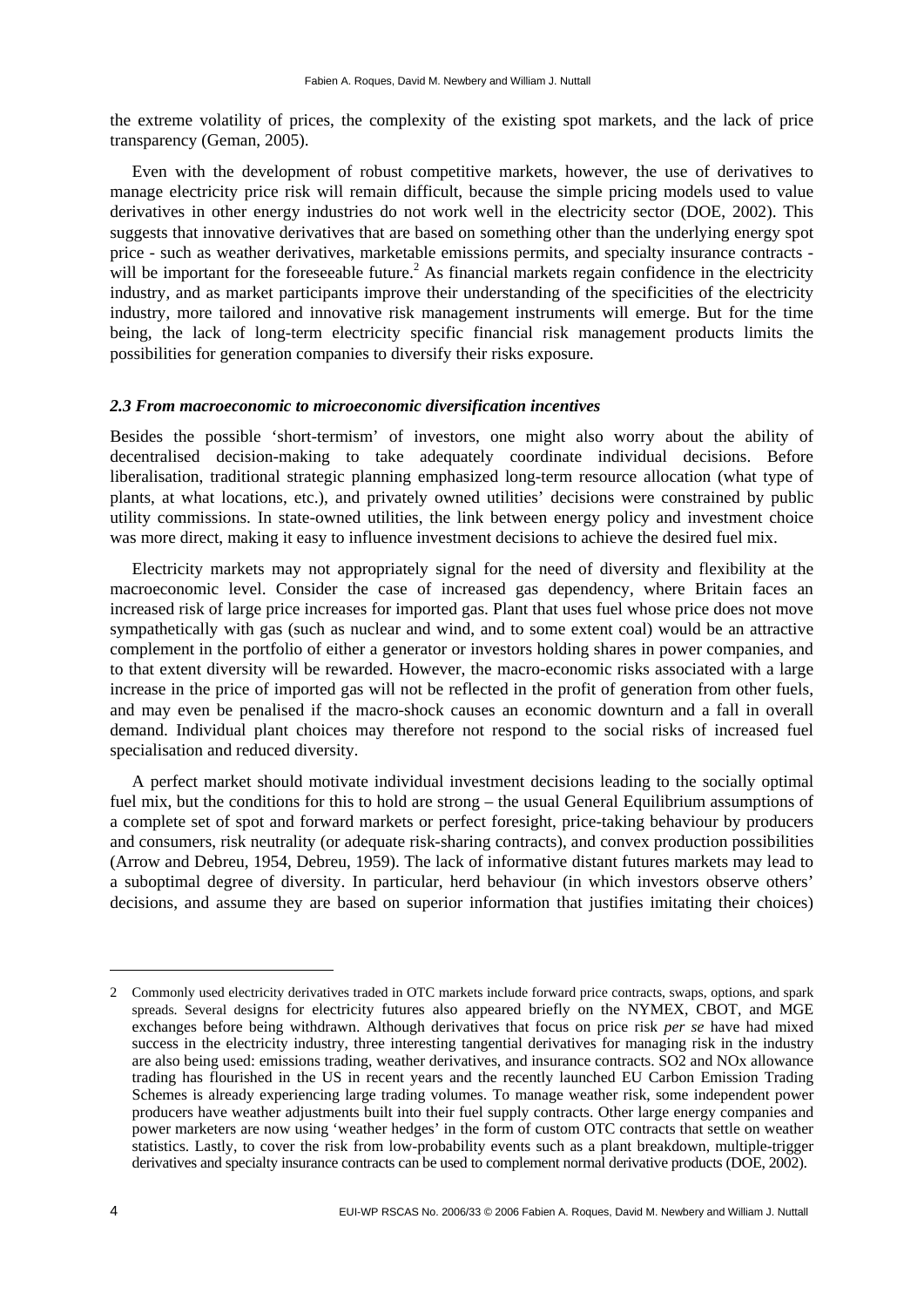may encourage investment in one or two dominant technologies, as well as waves of investment leading to boom-and-bust investment cycles (Ford, 1999 and 2001, and Olsina et al., 2005).

Moreover, imperfections in capital markets may limit the ability of utilities to diversify their risk exposure. Technology diversification does not appear as a primary motivation for cross-participations in utilities' equity. However, alternative diversification strategies to handle fuel risks have developed in response to capital market imperfections. Long-term fixed-price fuel procurement contracts are the most common such strategy, which does not require physical ownership of the production assets. For example, the gas and electricity utility Centrica took steps in 2004 to diversify its power generation portfolio by agreeing its first coal-indexed power purchase deal with International Power. The threeyear agreement starting in October 2004 is linked to the monthly average of the API2 coal market index and will see International Power's Rugeley coal station supplying 250MW of peak electricity to Centrica's British Gas domestic energy business. Centrica owns a number of gas-fired power stations in the UK and also has an off-take agreement with nuclear generator British Energy. It had been seeking exposure to the coal power market to balance its power generation book and had considered taking an equity stake in a UK coal-fired power plant or off-take agreements from coal stations. The coal-indexed deal will allow Centrica to diversify into the coal power market without the cost of buying ageing coal power plant.

#### *2.4 Technology diversification and the consumer interest*

The standard Arrow-Debreu economic theory of decision-making under risk postulates a complete set of competitive risk and futures markets on which all goods and services can be traded now to ensure that investment decisions are efficient (see e.g. Arrow and Hahn, 1971). While this is wildly unrealistic, it serves as a useful benchmark for identifying possible market failures. The institutional counterparts to the imagined full set of Arrow-Debreu markets are claims on the profits of companies (i.e. shares in those companies) and futures markets. These can go some way towards offering hedging instruments to share and hence reduce the cost of risk.



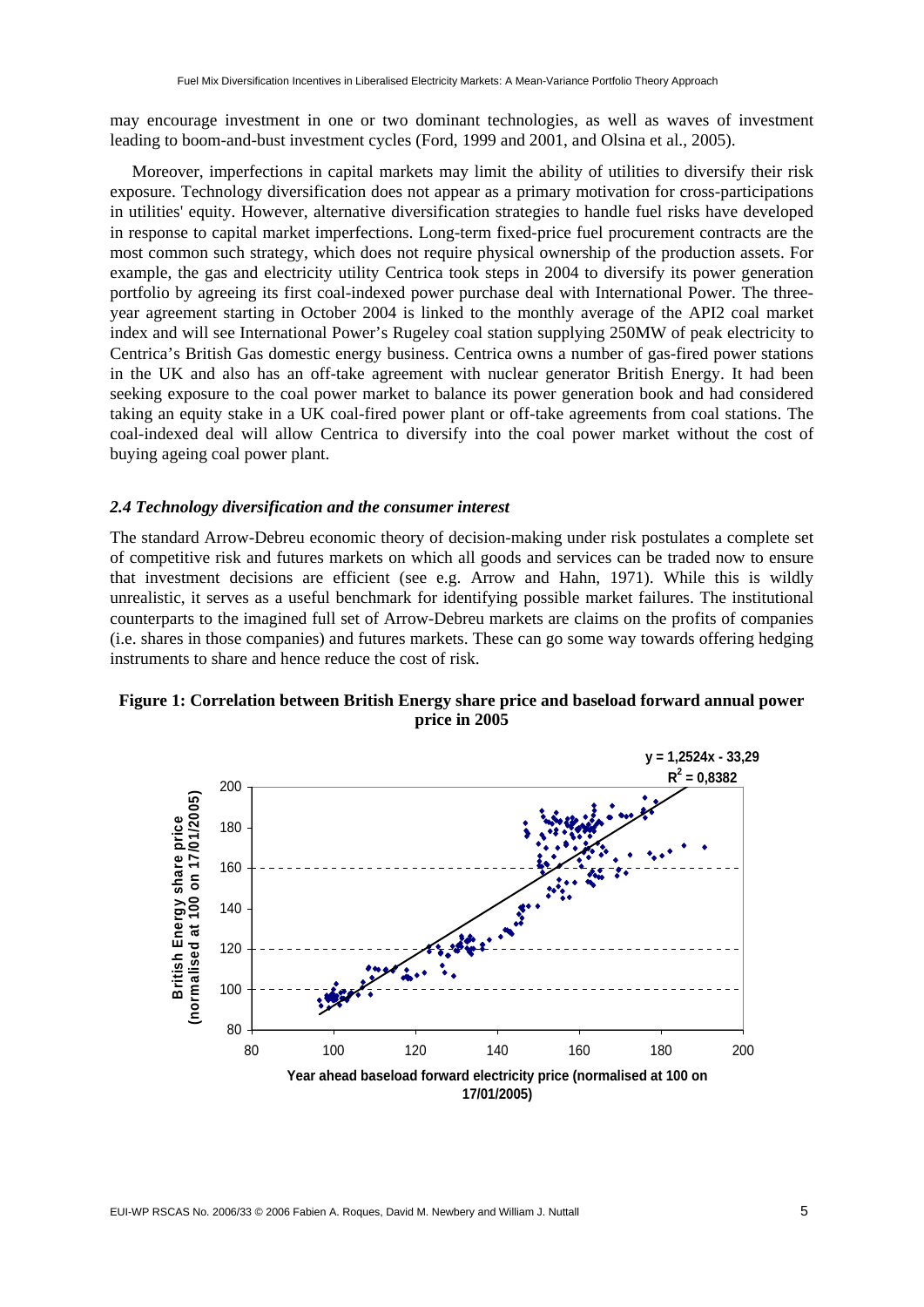In the present context of risky future energy prices, consumers would (if they were well-informed) wish to hedge such risks. To be more precise, high gas prices that translate into high electricity prices will harm consumers who buy electricity. High gas prices are likely to lead to high profits in gas producing companies. One natural hedge would be for consumers to hold shares in companies that specialised in producing gas (or buying gas on long-term fixed price contracts). Another hedgewould be for consumers to hold shares in a specialised nuclear power generating company that would earn higher profits when selling at higher electricity prices. For instance, from the time when British Energy was relisted on 17 January 2005 and the end of 2005, British Energy Shares have exhibited a 91% correlation to the one-year forward electricity price in the UK (see Figure 1).

In both cases the extra profits from the shares could offset the extra costs of electricity. Note that holding shares in a gas-fired electricity company would be no use at all, as higher gas and electricity prices would leave their profits more or less unchanged. Finally, consumers could theoretically hedge directly by buying futures in gas (or more directly in electricity). These would pay off in high gas/electricity states of the world and compensate for the high electricity prices.

However, only an extremely small number of commodities are competitively supplied and both storable and homogenous enough to support liquid futures markets. Oil products and gas satisfy these conditions in some jurisdictions (notably the US) where there are futures markets, but gas is not sufficiently competitively traded in most of Europe to offer reliable hedges or sustain liquid futures markets. Electricity (whose value can vary each hour and across space) is not sufficiently homogenous for really low cost liquid futures markets to take off, although some products (base and peak seasonal and annual) are traded in some markets (though with relatively low turnover/physical traded volume).

Shares in companies also offer some insurance, but few companies are sufficiently specialised to offer pure hedges, perhaps because their value as such is attenuated by the information costs facing individual consumers. For many purposes, these information and transaction costs give an advantage to portfolio companies (or mutual funds for small investors), and as such remove the hedging options needed to reflect consumer demand for diversity.

All of this suggests that utilities are likely to have to bear much of the cost of risk in their investment decisions, unless they can find counter-parties with complementary risk attitudes. Again the simple story above is illuminating – risks that profit companies may harm consumers and vice versa, giving rise to the prospect of profitable exchange (as the Centrica example shows). A supply company selling electricity at fixed prices to final consumers is one natural counter-party to a generation company selling electricity at variable prices but burning fuel whose price is un-correlated with the electricity price. Vertical integration between such companies avoids the need for contracts or cross-ownership of shares and is common in these markets. Energy-intensive consumers such as pulp and paper manufacturers may be willing to equity-finance nuclear power plants for similar reasons (and do so in Finland). One test of how well such risk markets or their surrogates might work is whether a nuclear power company's shares are seen as complementary or substitutable in consumers' portfolios or whether ignorance and/or information costs give an advantage to energy companies in constructing physical rather than financial portfolios of plants.

This suggests that utilities are likely to have to bear much of the cost of risk in their investment decisions, unless they can find willing counter-parties with complementary risk attitudes. The working assumption in the rest of this paper is that ignorance of risks and/or information costs give an advantage to energy companies in constructing physical rather than financial portfolios of plants, and that therefore the best case for plant diversity is probably within the portfolio of large well-capitalised energy companies, rather than stand-alone share-issuing specialised companies (which theoretically ought to offer more adaptable portfolio hedging options for consumers). The rest of the paper explores the potential of Mean-Variance Portfolio Theory as an analytical framework for private investors to value technology and fuel-mix diversity in liberalised electricity markets.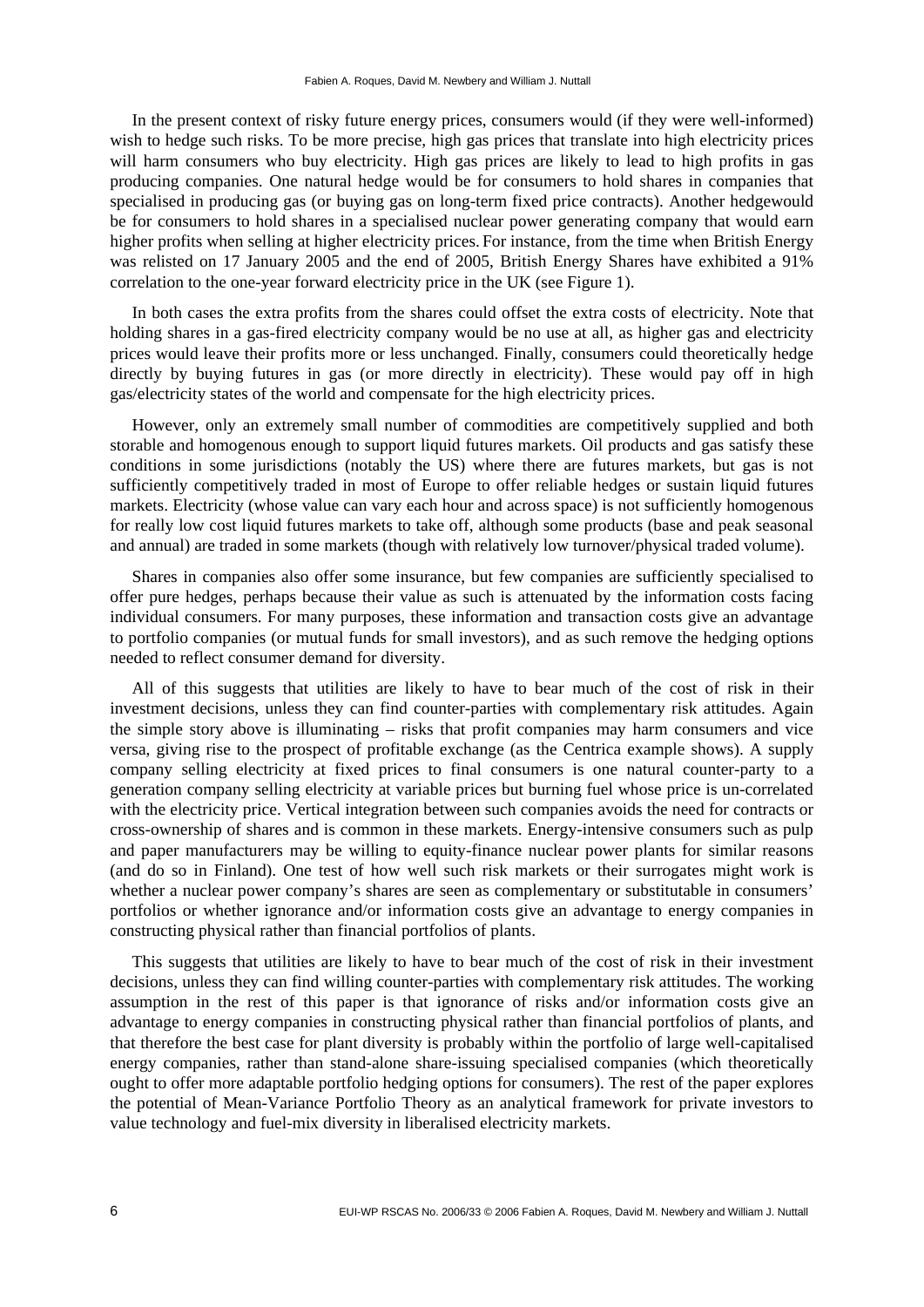#### **3. Applying MVP Theory to Determine Optimal Generation Portfolios in Liberalised Electricity Markets**

Mean-Variance Portfolio (MVP) theory, initially developed for financial securities, can be applied to generation assets to determine the optimal portfolio for a country or generation company. MVP theory makes assumptions on the assets considered and investors' behaviour (such as risk aversion), which are discussed in detail in the Appendix in the context of investment in electricity markets. The important implication of portfolio-based analysis is that the relative value of generating assets must be determined not by evaluating alternative assets, but by evaluating alternative asset portfolios. Energy planning therefore needs to focus less on finding the single lowest cost alternative and more on developing efficient (i.e. optimal) generating portfolios.

Bar-Lev and Katz (1976) pioneered the application of MVP theory to fossil fuel procurement in the U.S. electricity industry. By applying an MVP approach on a regional basis, they determined the theoretical efficient frontier of fossil fuel mix for various regulated utilities and compared it to the actual experience of the electric utilities. Bar-Lev and Katz (1976) showed that generally the electric utilities efficiently diversified, but that their portfolios were generally characterised by a relatively high rate of return and risk, which they interpreted as being a consequence of the 'cost-plus' regulatory regime encouraging utilities to behave in a risky way.

Humphreys and McClain (1998) use MVP theory to demonstrate how the energy mix consumed in the U.S. could be chosen given a national goal to reduce the risks to the domestic macro economy of unanticipated energy price shocks. They note that the electric utility industry has moved towards more efficient points of production since the 1980s, and that the switch towards natural gas in the 1990s might be driven by the desire for higher returns to energy investment in the industry.

Awerbuch (1995 and 2000) evaluates the U.S. gas-coal generation mix and shows that adding wind, photovoltaics, and other fixed-cost renewables to a portfolio of conventional generating assets serves to reduce overall portfolio cost and risk, even through their stand-alone generating costs may be higher. Awerbuch and Berger (2003) use MVP to identify the optimal European technology mix, considering not only fuel price risk but also O&M, as well as construction period risk.

#### *3.1 Applying MVP theory in liberalised electricity markets requires to focus on profits risk rather than production costs risk*

The literature applying MVP theory to identify optimal fuel mix portfolios has concentrated on regulated utilities (Bar-Lev and Katz, 1976) or adopted a national perspective (Humphreys and McClain, 1998, Awerbuch, 1995, 2000, and 2004, Awerbuch and Berger, 2003). The focus of these studies has therefore been on the *production costs* of different generation technologies. These studies define portfolio return in the case of electricity generating assets as the reciprocal of unit generating cost (reciprocal of cost per kWh) and price risk in terms of price volatility per holding period (per year). Based on projected unit costs and volatility covariation patterns, they determine 'efficient' (i.e., optimal) portfolios of generating assets. Efficient generating portfolios therefore expose society to the minimum level of risk needed to attain given energy cost objectives. As stated in Awerbuch and Berger (2003):

Our analysis is cost-based, since from a societal perspective, generating costs and risks are properly minimised […]. Since the analysis and the expected portfolio returns are cost-based, variations in electricity market prices are not relevant.

This approach is not appropriate to identify optimal fuel-mix portfolios for electric companies in liberalised electricity markets. Private investors cannot be expected to compare different generating technologies on their production *costs*, but rather on their expected risks and *returns*. Electricity price risk (and in Europe  $CO_2$  price risk) is also relevant for determining optimal portfolios.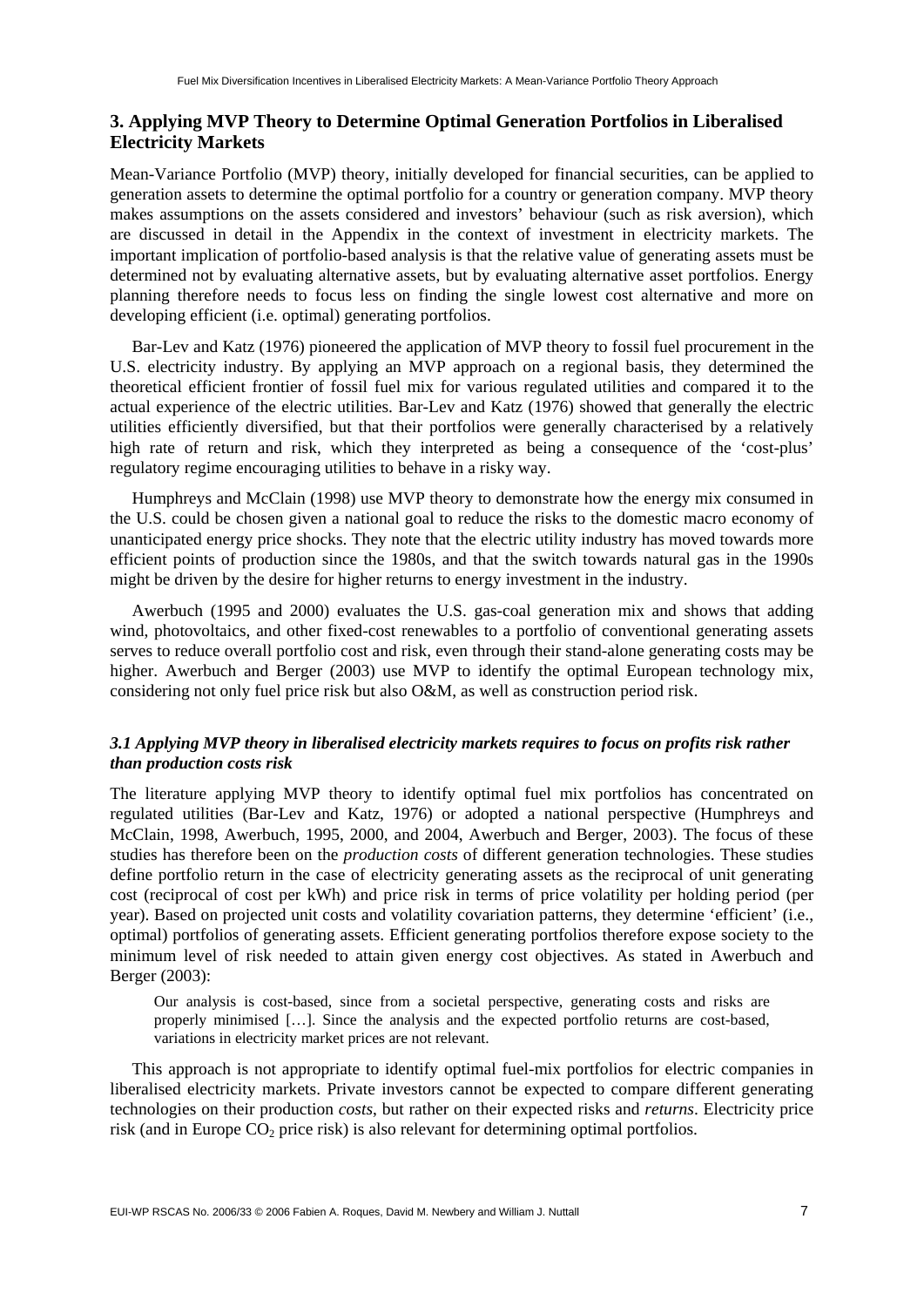#### *3.2 Applying MVP theory when fuel,* **CO2***, and electricity prices are uncertain*

Those studies that focus on generation *costs* are usually based on traditionally estimated levelised generation costs taken from various sources, such as IEA (2000) used by Awerbuch and Berger (2003). The estimation of market or historic cost risk for each technology derives therefore in a straightforward manner from the market or historic cost variations of the fuel costs associated with each technology. Data requirements consist of historical time series of yearly average fuel prices, and the correlation between such prices.

Introducing electricity and  $CO<sub>2</sub>$  price risk complicates the calculation of the optimal generation portfolio.<sup>3</sup> Indeed, when the electricity price is set at the levelised cost of production, both the level and correlation between the returns of different generation technologies derive directly from the level and correlations of fuel costs of these different technologies. However, when electricity and  $CO<sub>2</sub>$ prices are determined in liberalised markets, the level of correlation between the returns of the different technologies can no longer be deduced directly from the underlying fuel costs and their correlations.<sup>4</sup> One needs to take into account the impact of electricity and  $CO<sub>2</sub>$  price risk on the different technologies' return correlations.

Data on the correlation between electricity price,  $CO<sub>2</sub>$  price, and the different fuel prices are therefore required in addition to data on the correlation between different fuel prices. Because the correlation of the returns of the different technologies when both costs (fuel prices,  $CO<sub>2</sub>$  prices) and returns (electricity prices) cannot be inferred directly from empirical data, we introduce an intermediate step using a Monte-Carlo simulation to get a proxy of the correlation of the returns of the different technologies.

We define the returns and risks of different generation technologies as respectively the expected Net Present Value (ENPV) per unit of capacity (per GWe) of an investment in any technology, and the standard deviation of the ENPV per unit of capacity (per GWe).<sup>5</sup> Similarly, the correlation between the returns of different technologies is defined as the correlation between the ENPVs of the different technologies.<sup>6</sup>

The different steps of the analytical procedure used to compute the efficient MVP portfolios can be decomposed as follows:

- A discounted cash flow model of the different technologies is implemented.
- Historical time series of daily electricity,  $CO<sub>2</sub>$ , and fuel (gas and coal) prices are used to derive the volatility and cross correlations of each of these parameters in the UK market (discussed in the Appendix).
- A Monte Carlo simulation is run to compute the distribution of Net Present Value (NPV) of an investment in the different technologies. The fuel, electricity, and  $CO<sub>2</sub>$  prices are represented by

-

<sup>3</sup> Awerbuch and Berger (2005) point out that multiplying their cost-based portfolio returns, [kWh/cent], by the price of electricity [cent/kWh] yields a dimensionless measure of return that is precisely analogous to the financial measure of return. They notice, however, that this procedure raises questions regarding the appropriate electricity price to use. They suggest that a relevant, dimensionless return measure for our purposes would be based on an averaged cost representative of long-term equilibrium electricity market prices.

<sup>4</sup> One can imagine building a merit order model in which the price of electricity is set by the marginal cost of generation at different levels of demand, which will in turn be determined by the capacity stock and fuel prices, so that there are links between fuel costs and electricity prices, but they depend on the plant portfolio and demand as well.

<sup>5</sup> The normalisation of risks and returns per unit of capacity is equivalent to a normalisation per unit of output as we assume an identical availability factor of 85% for the base-load three technologies considered.

<sup>6</sup> Financial returns generally reflect a benefit divided by an input, where both are dollar-dimensioned: i.e. 'dollars returned/dollars invested. The financial return measure is therefore dimensionless, a property that does not hold for our NPV return measure (£million/GWe). We could make it dimensionless by dividing the ENPV by the initial 'overnight' capital investment per GWe.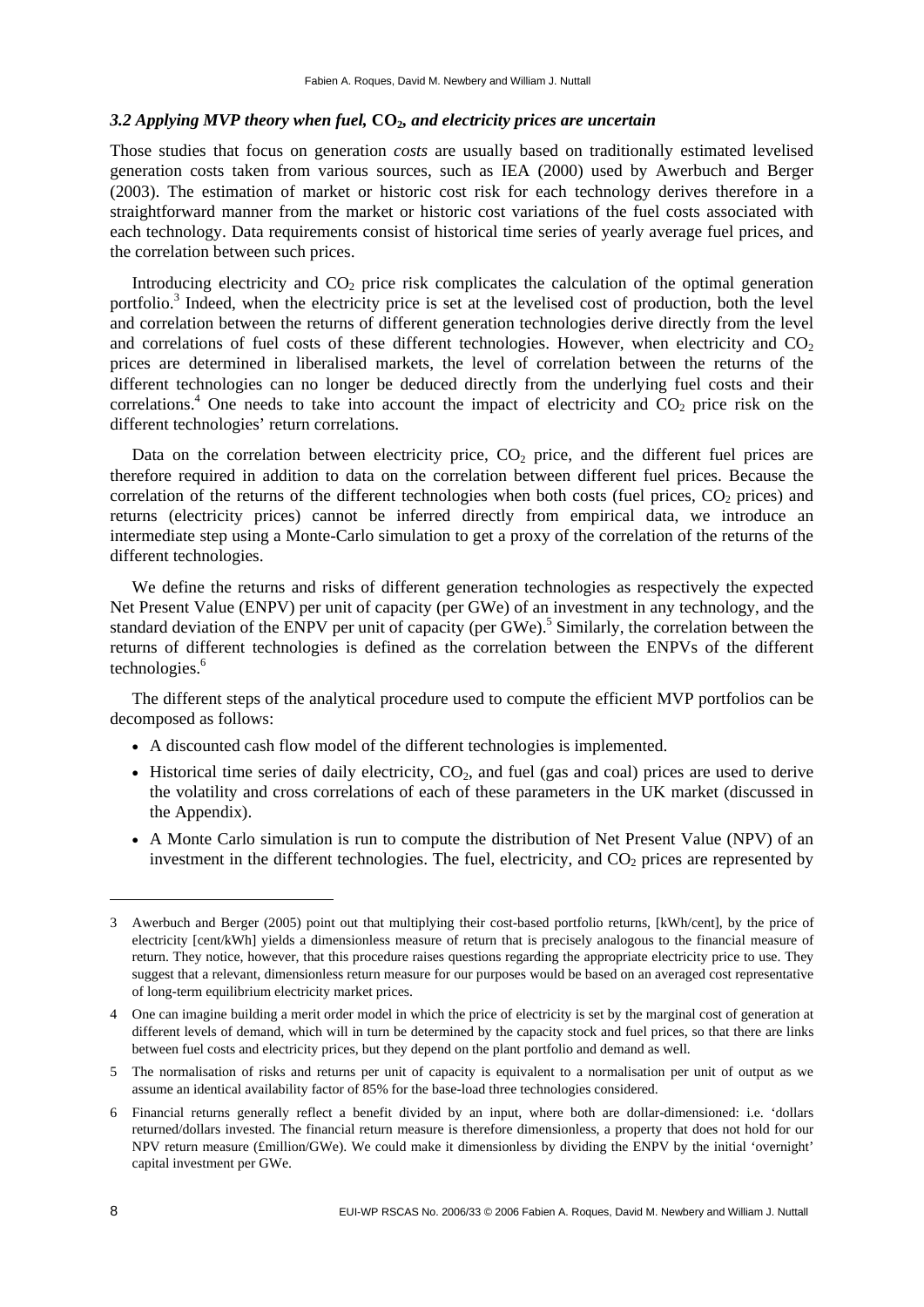normally distributed random variables, whose cross-correlations and standard deviations are calibrated using data derived from the UK historical time series.

- An econometric regression of the 100,000 simulations of the different technologies returns is run to determine the correlation of the returns of the different technologies.
- MVP theory is applied to compute the returns (Expected NPV) and risks (standard deviation the NVP) of different portfolios of the three technologies considered, using the correlation factors between technologies computed at the previous step.

#### *3.3 Model data inputs*

-

The parameters of the discounted cash flow model correspond to three base-load technologies (CCGT, coal and nuclear plants) available for new build in the UK over the period 2001-2005. All the costs are expressed in real 2005 British Pounds. Cost and technical parameters are derived from the MIT *'The Future of Nuclear Power'* study (Deutch et al., 2003), updated with the International Energy Agency Costs of Generating Electricity study (IEA, 2005). *Table 2* summarises the model costs and revenues assumptions.

| <b>Parameters</b>                | Unit                        | <b>Nuclear</b>              | Coal                        | <b>NGCC</b> |  |  |  |
|----------------------------------|-----------------------------|-----------------------------|-----------------------------|-------------|--|--|--|
| <b>Technical parameters</b>      |                             |                             |                             |             |  |  |  |
| Net capacity                     | MW <sub>e</sub>             |                             | 1000                        |             |  |  |  |
| <b>Capacity factor</b>           | ℅                           |                             | 85%                         |             |  |  |  |
| <b>Heat rate</b>                 | BTU/kWh                     | 10400                       | 8600                        | 7000        |  |  |  |
| <b>Carbon intensity</b>          | kg-C/mmBTU                  | 0                           | 25.8                        | 14.5        |  |  |  |
| <b>Construction period</b>       | vear                        | 5                           | 4                           | 2           |  |  |  |
| <b>Plant life</b>                | vear                        | 40                          | 30                          | 20          |  |  |  |
|                                  | <b>Cost parameters</b>      |                             |                             |             |  |  |  |
| Overnight cost                   | £/kWe                       | 1140                        | 740                         | 285         |  |  |  |
| Incremental capital costs        | £/kWe/yr                    | 11.4                        | 8.6                         | 3.4         |  |  |  |
| <b>Fuel costs</b>                | £/mmBTU                     | See distribution parameters |                             |             |  |  |  |
| <b>Real fuel escalation rate</b> | ℅                           | 0.5%<br>0.5%                |                             | 1.2%        |  |  |  |
| <b>Fixed O&amp;M</b>             | £/kWe/year                  | 36                          | 13                          | 9           |  |  |  |
| Variable O&M                     | £/MWh                       | 0.23                        | 1.93                        | 0.3         |  |  |  |
| O&M real escalation rate         | %                           |                             | 0.5%                        |             |  |  |  |
| Nuclear Waste fee                | £/MWh                       | 0.6                         |                             | 0           |  |  |  |
|                                  | <b>Financing parameters</b> |                             |                             |             |  |  |  |
| Projected Inflation rate         | %/year                      |                             | 3%                          |             |  |  |  |
| <b>Real Discount rate</b>        | ℅                           | 10%                         |                             |             |  |  |  |
| <b>Marginal Corporate Tax</b>    | $\%$                        | 30%                         |                             |             |  |  |  |
| <b>Regulatory actions</b>        |                             |                             |                             |             |  |  |  |
| <b>Carbon tax</b>                | £/tC                        | See distribution parameters |                             |             |  |  |  |
| Carbon price esc. rate           | ℅                           | 1%                          |                             |             |  |  |  |
| <b>Revenues</b>                  |                             |                             |                             |             |  |  |  |
| <b>Electricity price</b>         | £/MWh                       |                             | See distribution parameters |             |  |  |  |
| Electricity price esc. rate      | %                           | 0.5%                        |                             |             |  |  |  |

#### **Table 2 - Cost and Technical Parameters**

The model provides a fairly realistic description of the specificities associated with an investment in the three different technologies in the UK over the period 2001-2005. For example, the investment time lag is five years in the case of nuclear, four years in the case of coal, while it is only two years in the case of the CCGT plant.<sup>7</sup> The capital costs ('overnight cost' and 'O&M incremental cost') are much higher for the nuclear plant, and to a lesser extent for the coal plant, than for the CCGT plant,

<sup>7</sup> These investment lags are estimates of the construction times, assuming that the construction permit and regulatory approval have been obtained.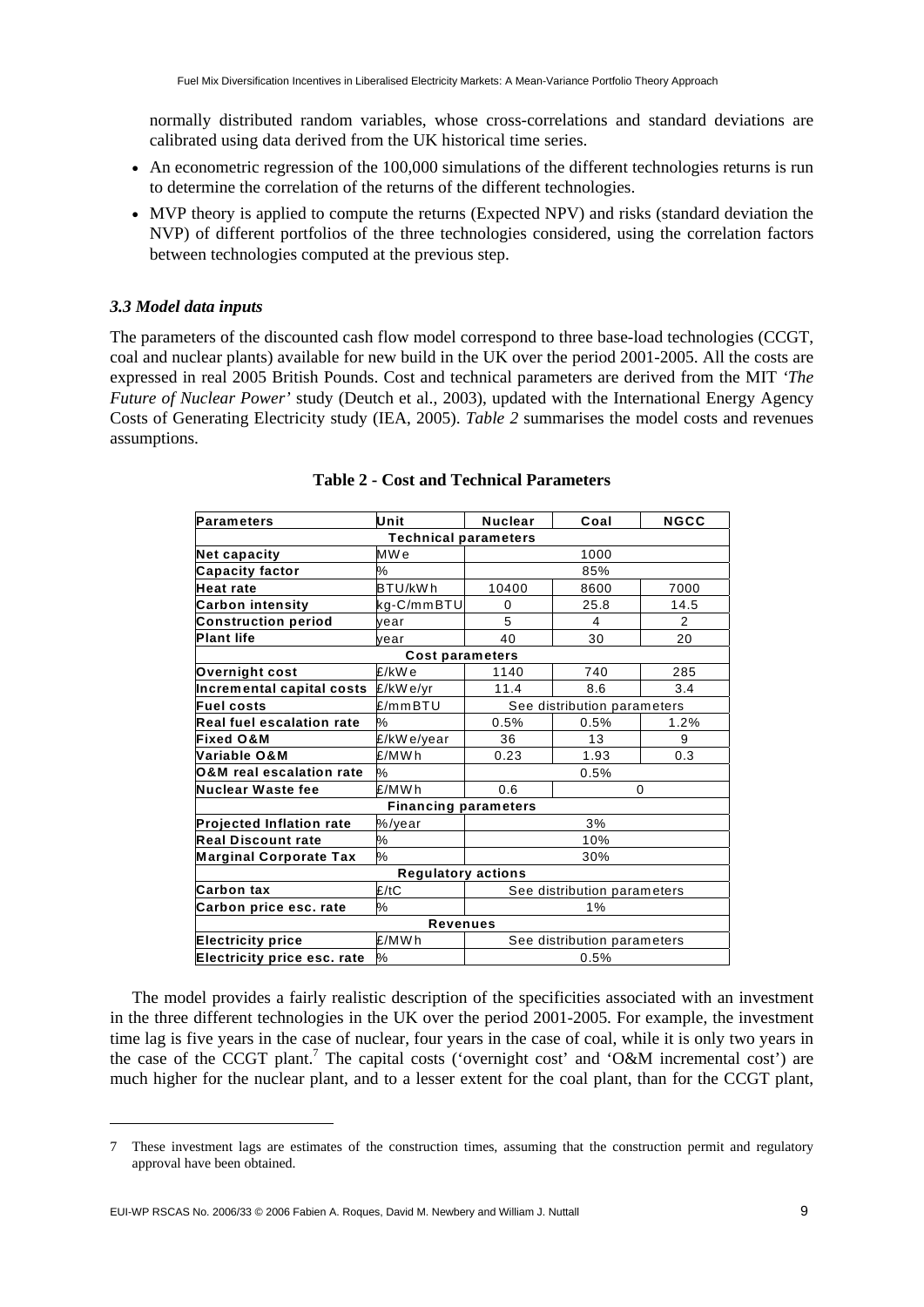while the converse is true for fuel costs. Nuclear plant incurs a 'nuclear waste fee' to cover the cost of decommissioning and nuclear waste treatment. The cost of  $CO<sub>2</sub>$  emissions related to the European Emission Trading Scheme is represented by a 'carbon tax'.<sup>8</sup>

The three plants are assumed to operate base-load with an average annual capacity availability factor of 85%.<sup>9</sup> Operating flexibility (and hence volume risk) is modelled by assuming that they can stop generating whenever electricity, gas, and  $CO<sub>2</sub>$  prices make it uneconomic (although as the fuel prices are annual averages this amounts to either making the plant available for the whole year or mothballing it for that year. More subtle variations in annual load factors cannot be readily addressed.)

The financing structure of the model is kept simple. The corporate tax rate is 30% in England, and we model three scenarios for the real weighted average cost of capital (WACC), 5%, 8% and 10%. Plant life-times of respectively 20, 30, and 40 years for gas, coal and nuclear plants represent also the capital recovery period.

#### *3.4 Costs and revenues uncertainties*

Contrary to the previous literature applying MVP theory to determine the optimal technology mix portfolio, the focus of this paper is on both cost and revenue risks in liberalised electricity markets. We limit the costs and revenues uncertainties to market risks, namely the fuel costs (gas, coal, and nuclear fuel) and CO<sub>2</sub> allowance price. We do not consider cost or revenue uncertainties related to technical or operational risks (e.g. construction costs overruns, plant availability factor, etc.). This simplification is assumed not to change optimal portfolios significantly since the fuel cost risks and the  $CO<sub>2</sub>$  allowance price risk represent a large part of the total generation costs risk for CCGT and coal plants. These other risks are a subject of a companion paper (Roques, Newbery and Nuttall,  $2006$ ).<sup>10</sup>

When modelling commodity prices, it is important to distinguish price variability from price risk. In the case of electricity, price variability corresponds to usual daily and seasonal fluctuation patterns which are easy to forecast (Geman, 2005). The focus is here on price risk. Fuel and  $CO<sub>2</sub>$  allowances are assumed to be bought and sold on spot markets, or through contracts indexed on the spot market price, thereby subjecting generators to annual price volatility.<sup>11</sup>

In order to Monte Carlo simulate the net present value of an investment in any of the three technologies, empirical data on fuel costs,  $CO<sub>2</sub>$  allowance prices, and electricity prices are needed. These risky parameters are modelled by a normally distributed random variable. The mean value, standard deviation, and correlation coefficients between these different distributions are required.

The focus is on the UK market. Time series of daily UK forward base and peak-load electricity prices, daily forward gas and coal prices from January 2001 to August 2005, and daily European  $CO<sub>2</sub>$ allowances prices from October 2004 to August 2005 were analysed (see Appendix 2 for a detailed study of these time series). The period investigated was limited to these 5 years of data as it corresponds to the start of the New Electricity Trading Arrangements (NETA) in England and Wales. Analysing a longer time period would have required us to correct for the structural changes introduced by the change of electricity market rules in Britain in 2001 and the change in market structure

<sup>8</sup> Note that to express this as a cost per tonne of  $CO<sub>2</sub>$  multiply by 3.67.

<sup>9</sup> This value represents a low estimate for nuclear (most nuclear plants are currently running at a capacity factor higher than 90% in Europe and in the US), but a relatively high estimate for gas which might be cycling up and down.

<sup>10</sup> Awerbuch and Berger (2003) take into account operation and maintenance (O&M) cost uncertainties and construction cost uncertainties on top of fuel cost uncertainties, but show that this does not alter their findings significantly as compared to the case in which they only consider fuel cost risk.

<sup>11</sup> The model does not account for long-term fixed-price gas procurement contracts, which are unusual in liberalised electricity markets. See Neuhoff and von Hirschausen (2005) for a discussion of the shortening of gas procurement contracts in liberalised markets.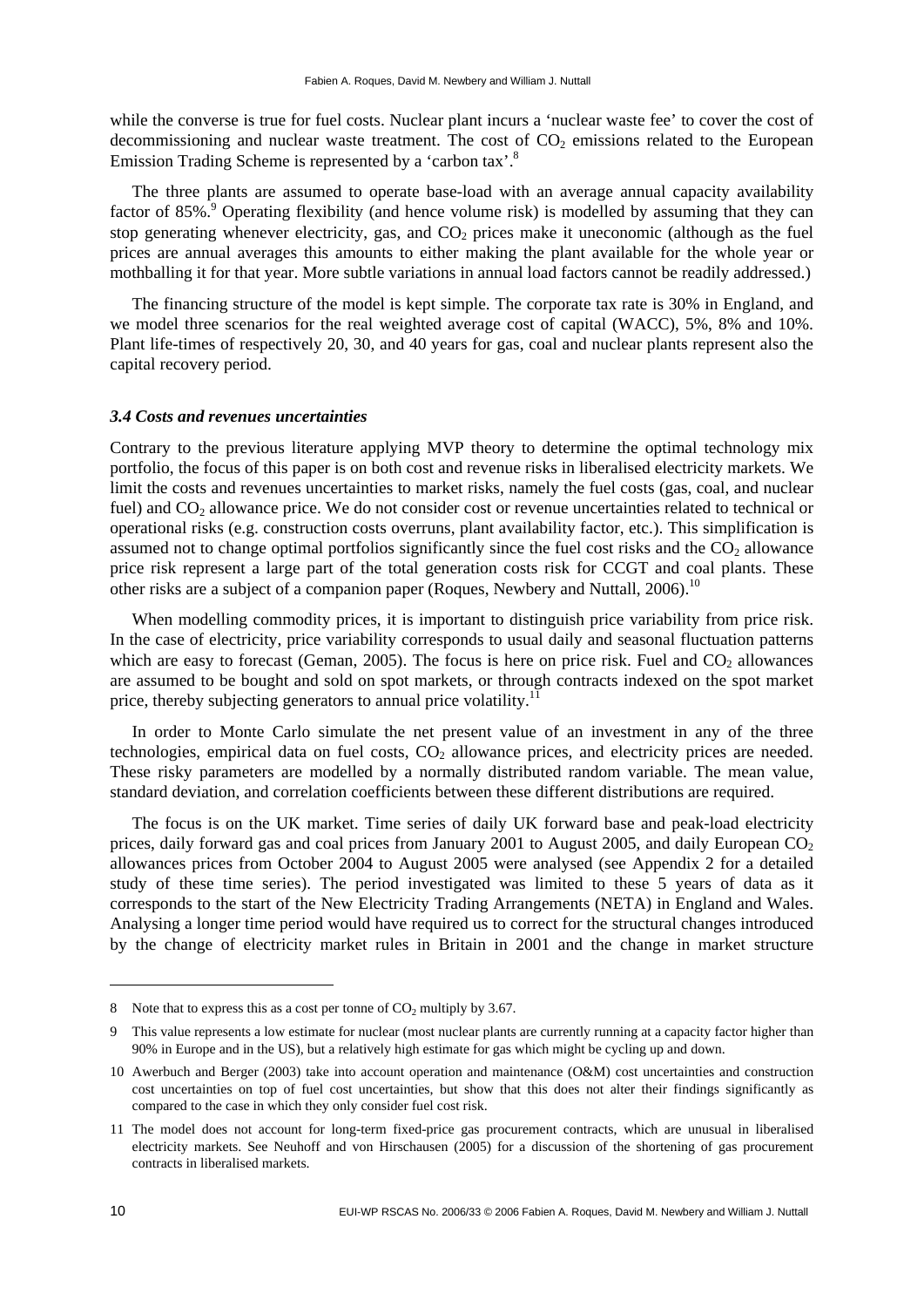immediately preceding this rule change. Moreover, the focus is on current diversification incentives, such that a longer time period would have required corrections for fuel mix changes over the long term.

The correlation coefficients between these different market prices were also computed, and are shown in *Table 3*. Daily quarter–ahead forward prices for base-load electricity and gas in the UK market from 2001 to August 2005 exhibit a correlation factor of 89%. The correlation between electricity and  $CO<sub>2</sub>$  prices from the start of trading in October 2004 until September 2005 stands at 73%. These results are consistent with Awerbuch and Berger (2003) correlation estimates.

| <b>Correlation coefficient</b> | <b>Base</b><br><b>Electricity</b><br>price | Gas<br>price | Coal<br>price | CO <sub>2</sub> price |
|--------------------------------|--------------------------------------------|--------------|---------------|-----------------------|
| <b>Base Electricity price</b>  |                                            |              |               |                       |
| <b>Gas price</b>               | 0.89                                       |              |               |                       |
| Coal price                     | 0.56                                       | 0.77         |               |                       |
| CO2 price (Nov 04-Aug 05)      | 0.73                                       | 0.45         | $-0.46$       |                       |

**Table 3 - Empirical prices correlation coefficients, 2001-Sept. 2005** 

The Monte Carlo simulation parameters are detailed in *Table 4*. The fuel, CO<sub>2</sub>, and electricity prices are modelled using normal distributions, whose standard deviation and correlation coefficients correspond to the empirical estimates detailed in Appendix  $2<sup>12</sup>$ . The mean of the distribution is based on 2005 average prices.

| <b>Normal Distributions</b><br><b>Parameters</b> | Technology     | Mean | <b>Standard</b><br>deviation |  |  |  |  |
|--------------------------------------------------|----------------|------|------------------------------|--|--|--|--|
| <b>Cost parameters</b>                           |                |      |                              |  |  |  |  |
| Fuel cost (£/mmBTU)                              | <b>Nuclear</b> | 0.35 | 0.1                          |  |  |  |  |
|                                                  | CCGT           | 3.3  | 1.0                          |  |  |  |  |
|                                                  | Coal           | 1.3  | 0.6                          |  |  |  |  |
| Carbon tax (£/tC)                                | All            | 40   | 10                           |  |  |  |  |
| <b>Revenue</b>                                   |                |      |                              |  |  |  |  |
| Electricity price (£/MWh)                        | Αll            | 40   |                              |  |  |  |  |

**Table 4 - Monte Carlo Simulation Risk Distribution Inputs** 

There is no universally defined and accepted market place for uranium, such that reliable price time series are difficult to obtain. Moreover, nuclear fuel price risk is not sufficiently captured by uranium fuel prices alone, since the ore undergoes enrichment, conversion, and fabrication steps before it can be used for electricity. These additional processes are also subject to price volatility. We rely on estimates from Awerbuch and Berger (2003) for nuclear fuel price standard deviation and correlation with other fuels (the correlation coefficients of nuclear fuel with gas and coal stand respectively at -0.27 and -0.13).

<sup>12</sup> Unless investors have a special type of utility function (quadratic utility function), it is necessary in the MVP theory to assume that returns have a normal distribution, [Copeland and Weston (1988) p. 153]. This is an approximation as actual fossil fuel and electricity prices are unlikely to be normally distributed.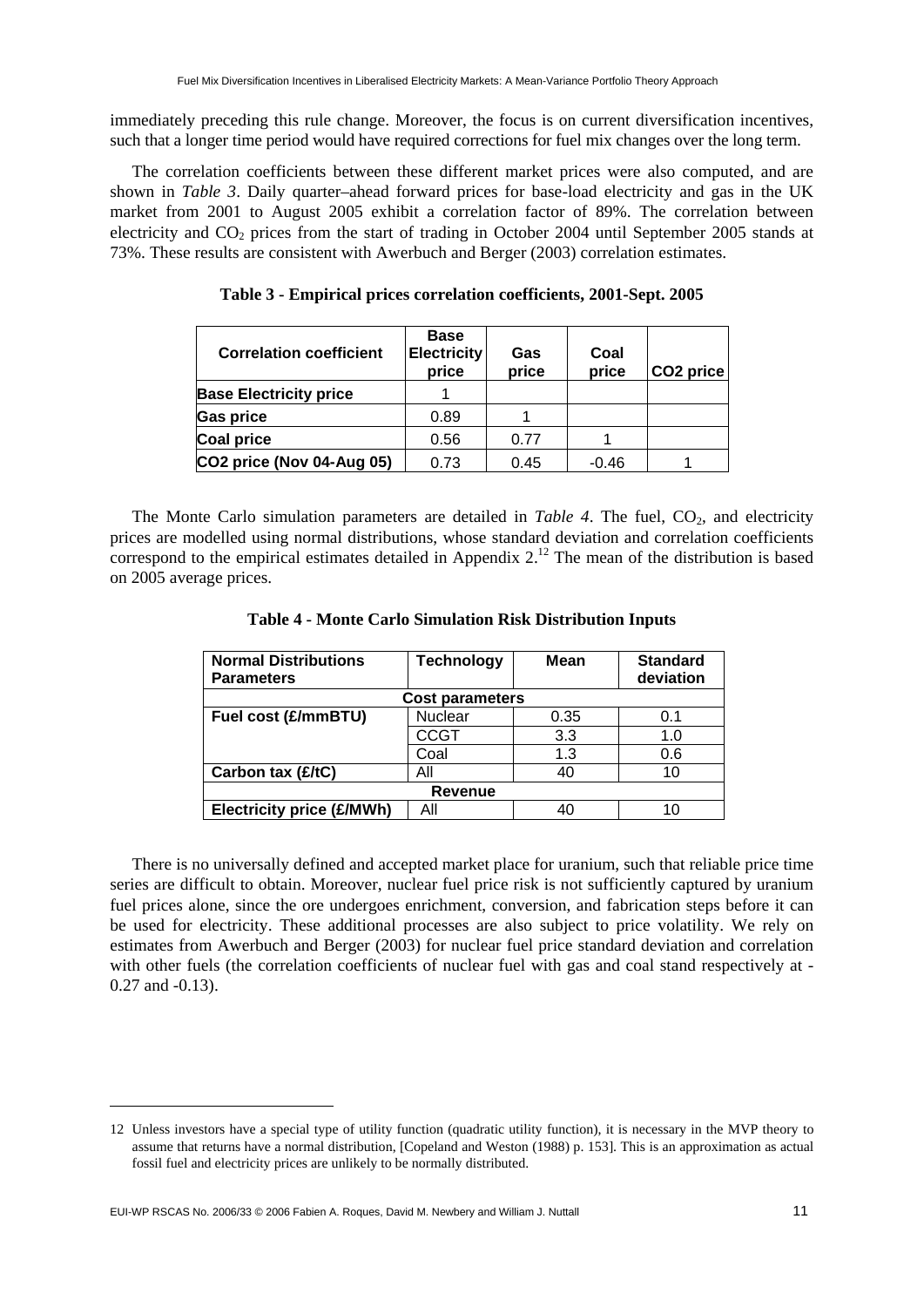#### *3.5 Monte Carlo simulation results*

The Net Present Value (NPV) of an investment in the three technologies was simulated for three scenarios.

- In the *first scenario*, electricity, fuel, and CO<sub>2</sub> prices are risky but the correlation between them is set at zero. This is a benchmark scenario that would correspond to hypothetical isolated fuel, electricity, and  $CO<sub>2</sub>$  markets.
- In the *second scenario*, electricity, fuel, and CO<sub>2</sub> prices are risky and the correlation coefficients are set at the empirical values detailed in the previous section. This is the scenario representing investments in the current UK liberalised electricity market, without long-term fixed price fuel procurement or electricity power purchase agreements.
- In the *third scenario*, electricity prices are fixed while fuel and CO<sub>2</sub> prices are risky. This scenario corresponds to investments in the current UK liberalised electricity market for an electricity generation company which has a significant portion of its output contracted over the long-term through a fixed-price power purchase agreement. The financing of the new nuclear power plant in Finland is an extreme example of long-term power purchase agreement: the shareholders will have access to electricity at production costs during the full life of the plant in proportion to their share.

*Figure 5* shows successively the NPV distributions of the different technologies in the three scenarios, for a commercial 10% discount rate (sensitivity analyses to the discount rate are presented in the Appendix).<sup>13</sup> In order to simplify the exposition, we assume in this section that generators cannot mothball or de-mothball plant.

<sup>13</sup> According to the Capital Asset Pricing Model, the discount should change with the portfolio. For practical reasons, we do not vary the discount rate for each portfolio, but rather do a sensitivity analysis of the results to the discount rate, as is usual practice in investment valuation.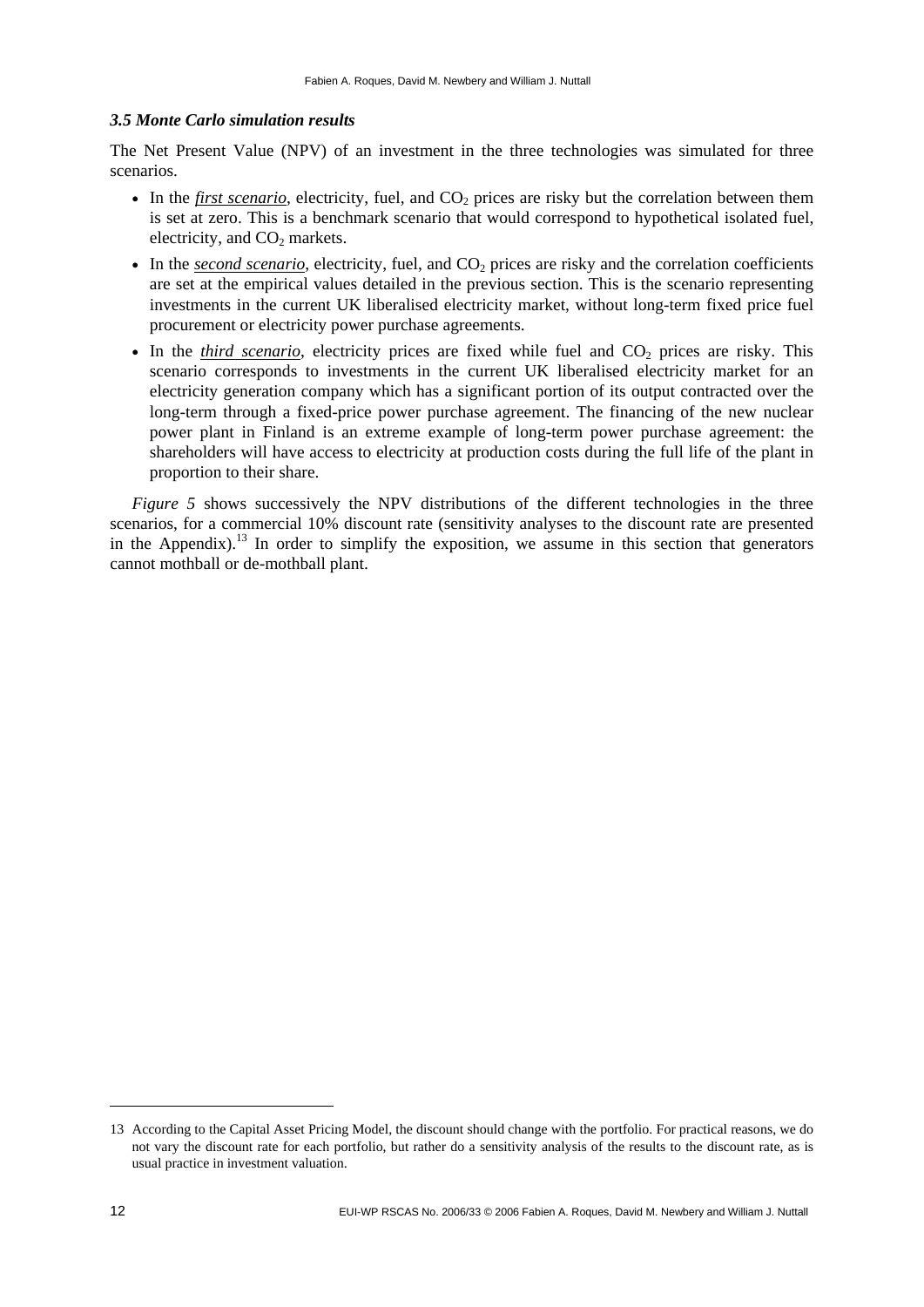



**Single plants NPV distributions, no correlation (£m)**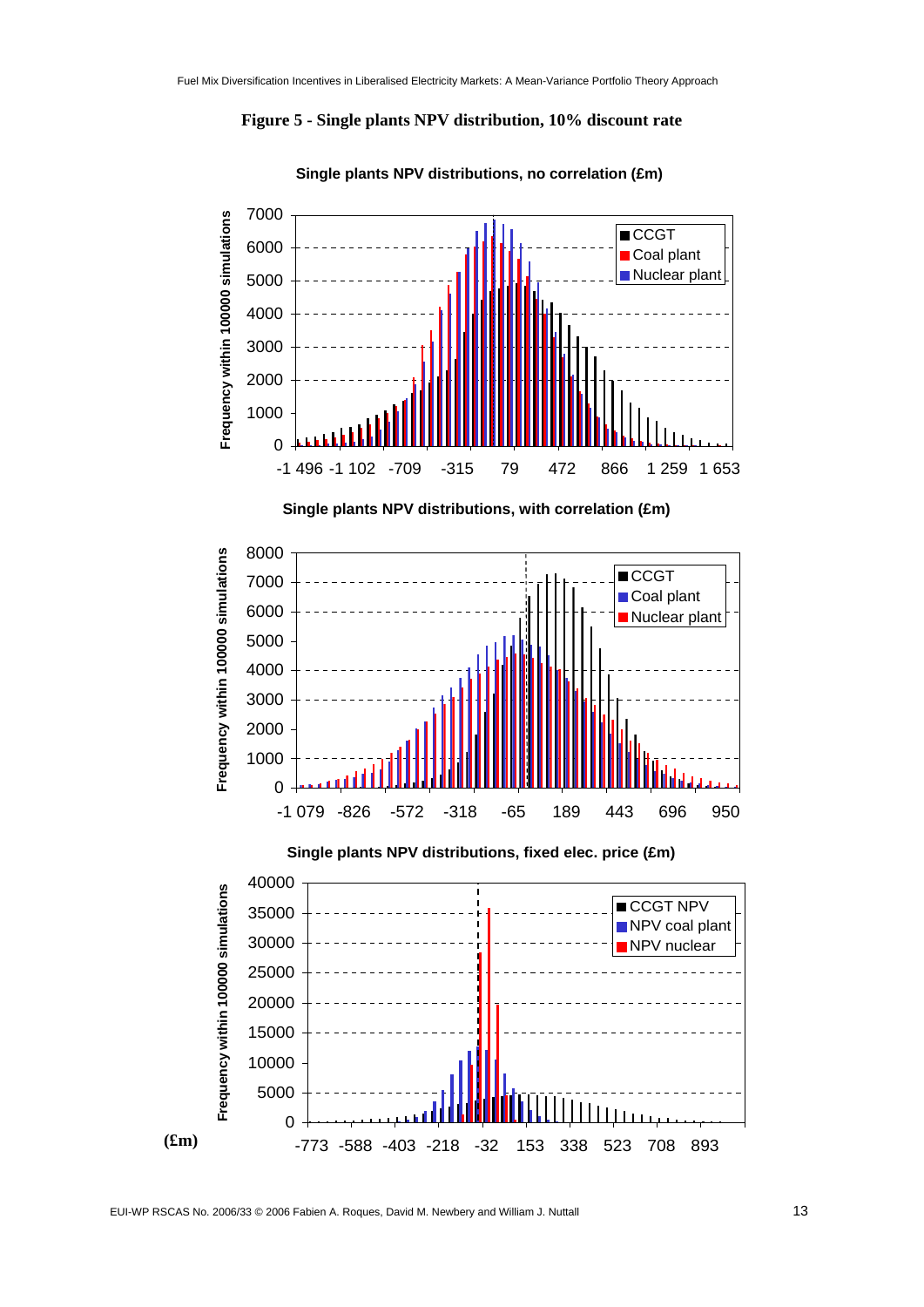In all three scenarios, the expected Net Present Value (ENPV) of the coal and nuclear plants does not change much and is negative (respectively £m and £m), while the ENPV of a CCGT plant is positive. Table 6 details these distributions statistics.<sup>14</sup>

However, the shape of the distribution of the NPVs of the different technologies varies greatly in the three scenarios.

- In the *first scenario*, with risky but not correlated fuel, CO<sub>2</sub>, and electricity prices, the spread of the three NPV distributions is more similar, with the nuclear and coal plant still appearing less risky than the CCGT plant.
- In the *second scenario*, with risky and correlated fuel, CO<sub>2</sub>, and electricity prices, correlation gives rise to an interesting phenomenon, as the spread of the NPV distribution of the CCGT plant becomes narrower than the spread of the NPV distributions of the coal and nuclear plants.
- In the *third scenario*, with risky fuels and  $CO<sub>2</sub>$  prices, but fixed electricity price, the CCGT, and to a lesser extent the coal plant, have a much more spread distribution, and therefore a much higher likelihood to make a loss.

| <b>Scenario</b>      |             | ⊿st<br>2 <sup>nd</sup><br>$3rd$ scenario:<br>scenario:<br>scenario:<br>No correlation btw.<br>With correlations btw.<br><b>Fixed electricity price</b><br>fuel/C/elec.<br>fuel/C/elec.<br>(PPA) |                |             |         |                |             |        |                |
|----------------------|-------------|-------------------------------------------------------------------------------------------------------------------------------------------------------------------------------------------------|----------------|-------------|---------|----------------|-------------|--------|----------------|
| <b>Statistics</b>    | <b>CCGT</b> | Coal                                                                                                                                                                                            | <b>Nuclear</b> | <b>CCGT</b> | Coal    | <b>Nuclear</b> | <b>CCGT</b> | Coal   | <b>Nuclear</b> |
| Mean                 | 111         | $-76$                                                                                                                                                                                           | $-42$          | 139         | $-73$   | $-43$          | 134         | -68    | $-41$          |
| <b>St. Deviation</b> | 586         | 426                                                                                                                                                                                             | 378            | 233         | 336     | 377            | 331         | 116    | 39             |
| <b>Minimum</b>       | $-2699$     | $-2310$                                                                                                                                                                                         | $-1990$        | $-1042$     | $-1706$ | $-1872$        | $-1782$     | $-593$ | $-208$         |
| <b>Maximum</b>       | 2447        | 1749                                                                                                                                                                                            | 1698           | 1118        | 1462    | 1694           | 1530        | 451    | 120            |
| Range                | 5146        | 4059                                                                                                                                                                                            | 3688           | 2159        | 3169    | 3566           | 3312        | 1044   | 329            |

**Table 6 - Single plants NPV distribution statistics, 10% discount rate (£m)** 

#### *3.6 Analysis of the technologies returns correlation*

In order to apply the MVP theory to identify the optimal portfolios of the three base load technologies, the data required are the returns (the ENPV per GWe) and the risks (the standard deviation of the ENVP per GWe) of the three technologies, as well as the correlations between the returns of the three technologies. An econometric regression of the 100,000 simulations of the different technologies NPVs is run to determine the correlation between the NPVs of the different technologies. The results are presented in *Table 7* for the three scenario described in the previous section and for the two cases with and without operating flexibility (i.e. the ability to mothball or de-mothball plants).

<sup>14</sup> It should be noted that these negative NPV estimates correspond to cost and price assumptions in the UK over the period 2001-2005, characterised by relatively low gas and electricity prices by historical standards. Lower prices for coal in countries such as the US or some countries in continental Europe over the same period would yield different results and make coal more competitive.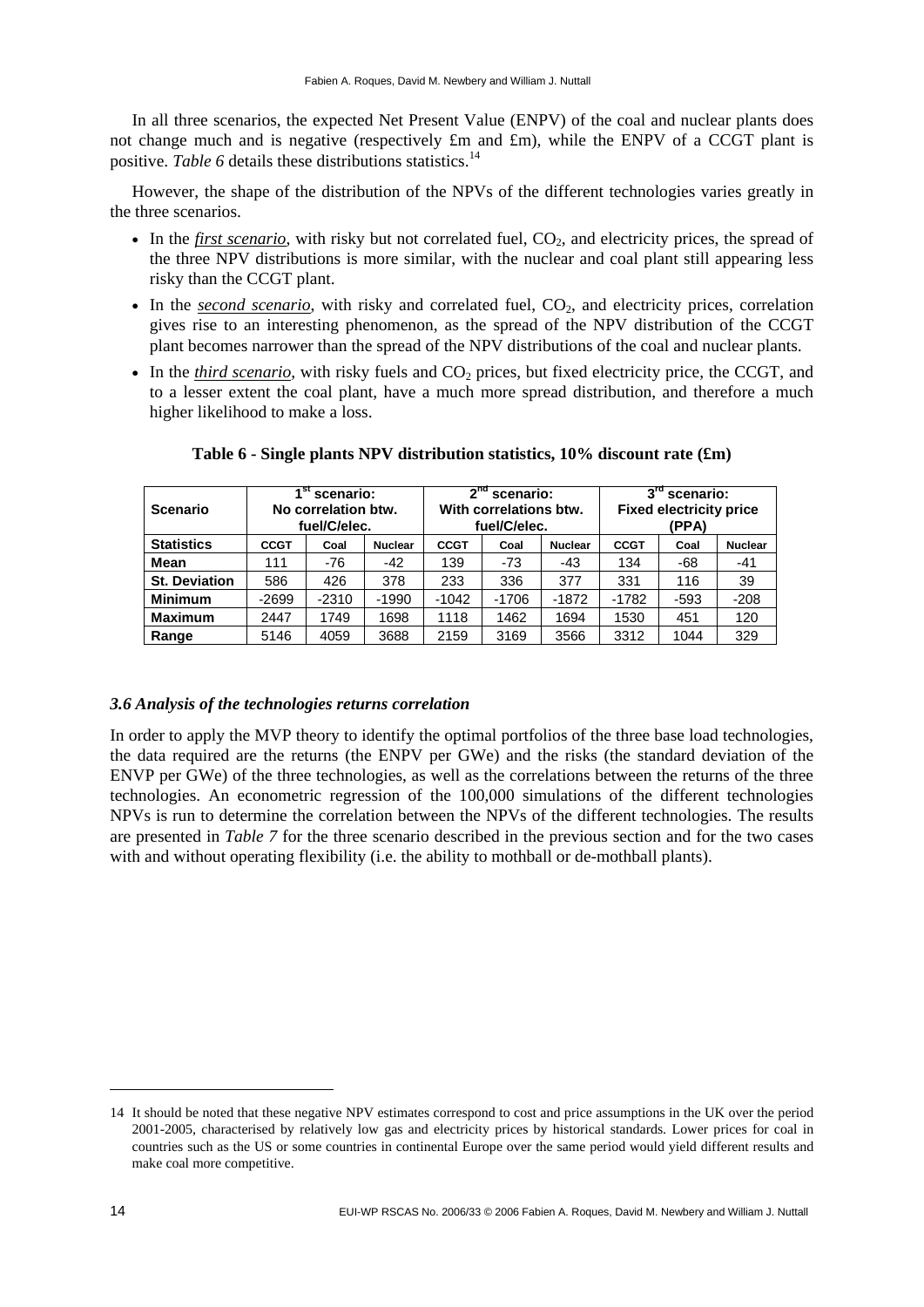| No operating flexibility           |                     |                  |                     |  |  |  |
|------------------------------------|---------------------|------------------|---------------------|--|--|--|
| <b>Correlation of returns</b>      | <b>CCGT/Nuclear</b> | <b>CCGT/Coal</b> | <b>Coal/Nuclear</b> |  |  |  |
| <b>Fixed electricity price</b>     | 0.002               | 0.118            | 0.007               |  |  |  |
| No correlation elec/gas/C prices   | 0.797               | 0.789            | 0.953               |  |  |  |
| With correlation elec/gas/C prices | 0.594               | 0.596            | 0.959               |  |  |  |
| With operating flexibility         |                     |                  |                     |  |  |  |
| <b>Fixed electricity price</b>     | 0.003               | 0.114            | 0.007               |  |  |  |
| No correlation elec/gas/C prices   | 0.767               | 0.770            | 0.945               |  |  |  |
| With correlation elec/gas/C prices | 0.593               | 0.594            | 0.957               |  |  |  |

|  |  | Table 7 - Correlation coefficients between the three technologies NPVs, $10\%$ discount rate (£m) |  |  |  |
|--|--|---------------------------------------------------------------------------------------------------|--|--|--|
|--|--|---------------------------------------------------------------------------------------------------|--|--|--|

The first insight is that the correlation between different technologies returns is relatively high in the first two scenarios in which fuel,  $CO<sub>2</sub>$ , and electricity prices are risky (greater than 50%). In contrast, in the third scenario with fixed electricity price, the returns of the three technologies are only slightly positively correlated.

Second, comparing the first two scenarios, the three technologies returns correlation is reduced by the correlation between electricity, fuel, and  $CO<sub>2</sub>$  prices. Looking at the technologies themselves, the returns of the coal and nuclear plants are generally more correlated than the returns of the CCGT and nuclear plants, or the returns of the CCGT and coal plants.

The last interesting result is that the correlation coefficients between the different technologies returns are very similar in the cases with and without operating flexibility (i.e. the possibility to mothball or de-mothball plant). Hence, in the rest of this paper, we will only consider portfolios of technologies without operating flexibility, as this does not alter significantly the results.

#### **4. Optimal Portfolios of Two Technologies**

In this section, we use the returns, risks, and correlation data from the last section to identify the optimal portfolios of the three base-load technologies, using Mean-Variance Portfolio (MVP) theory. Section 4.1 introduces Mean-Variance Portfolio theory and illustrates the impact of the correlation between nuclear and CCGT returns on optimal portfolios of the two technologies assuming some arbitrary correlation coefficients. Section 4.2 and 4.3 then examine optimal portfolios of the two technologies using the correlations coefficients derived from empirical data in the UK markets over the period 2001-2005 and shown in the previous section.

#### *4.1 The portfolio diversification effect*

1

Financial portfolio theory was initially developed by Markowitz (1952). It does not prescribe a single optimal portfolio combination, but a range of efficient choices.15 Graphically these correspond to the portfolio above the *risk-return efficient frontier* when drawing the graph (portfolio return, portfolio standard deviation). Investors will choose a risk-return combination based on their own preferences and risk aversion.

Lagrange multipliers can be used to compute the efficient frontier (Bar-Lev and Katz 1976). Optimisation procedures are also available and practical (Awerbuch and Berger 2003). In such

<sup>15</sup> See e.g. Fabozzi et al. (2002) for a recent review of the developments of Portfolio theory.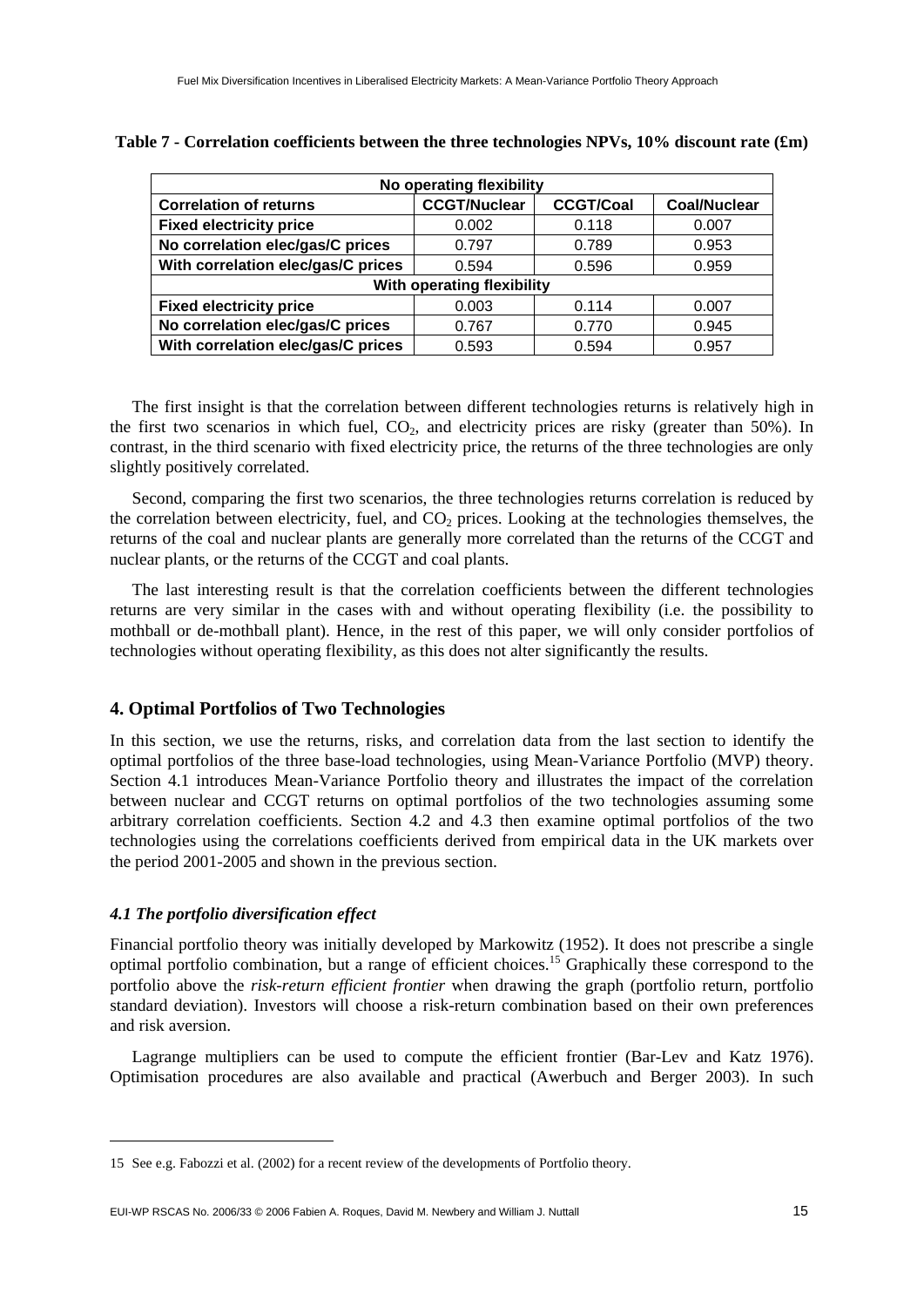optimisation procedures, the program calculates all possible portfolio combinations and finds the efficient frontier using an iterative approach (Kwan, 2001).

When there are two assets, the calculation of the portfolios risks and returns is done by using the following procedure. The expected return  $E(r_p)$  of portfolio *P* containing the assets A (expected return  $r_A$ , standard deviation  $\sigma_A$ ) and B ( $r_B$ ,  $\sigma_B$ ) in proportion  $X_A$  and  $X_B$  is simply the weighted average of the two assets expected returns:

$$
E(r_p) = X_A E(r_A) + X_B E(r_B)
$$

The portfolio standard deviation  $\sigma_p$  is defined by the following formula:

$$
\sigma_{p} = \sqrt{X_{A}^{2} \sigma_{A}^{2} + X_{B}^{2} \sigma_{B}^{2} + 2X_{A}X_{B} \rho_{AB} \sigma_{A} \sigma_{B} } ,
$$

where  $\rho_{AB}$  represents the correlation between the returns  $r_A$  and  $r_B$  of the two assets.

*Figure 8* illustrates the efficient frontiers of portfolios of nuclear and CCGT plants for different *hypothetical* degrees of correlation between the two technologies. A portfolio consisting of 100% CCGT plants has a higher return but also a higher risk measured by standard deviation than a 100% nuclear portfolio.

#### **Figure 8 - Efficient frontiers for portfolios of nuclear and CCGT plants for various degrees of**  *hypothetical* **returns correlation (10% discount rate)**



With a high correlation factor between the returns of the two technologies (such as 0.8 or 1), when nuclear is added to a 100% CCGT portfolio, returns and risk change in simple almost linear fashion. There is no particular advantage of a portfolio of 50% CCGT and 50% nuclear plants. While its risk is lower than the portfolio of 100% CCGT plants, its return is lower as well (see the right-hand end lines).

However, if the returns of a CCGT plant and a nuclear plant are less strongly correlated, then the addition of nuclear to a portfolio dominated by CCGT will produce a significant risk-reducing 'portfolio effect'. For example, for negative correlation factors, the addition of nuclear to a portfolio of CCGT plants produces significant risk reduction relative to the decreased return. Finally, if returns of nuclear and CCGT plants move in perfect opposition (i.e.  $r = -1$ ) then it will be possible to construct a portfolio with no variance as illustrated by the black line on *Figure 8*.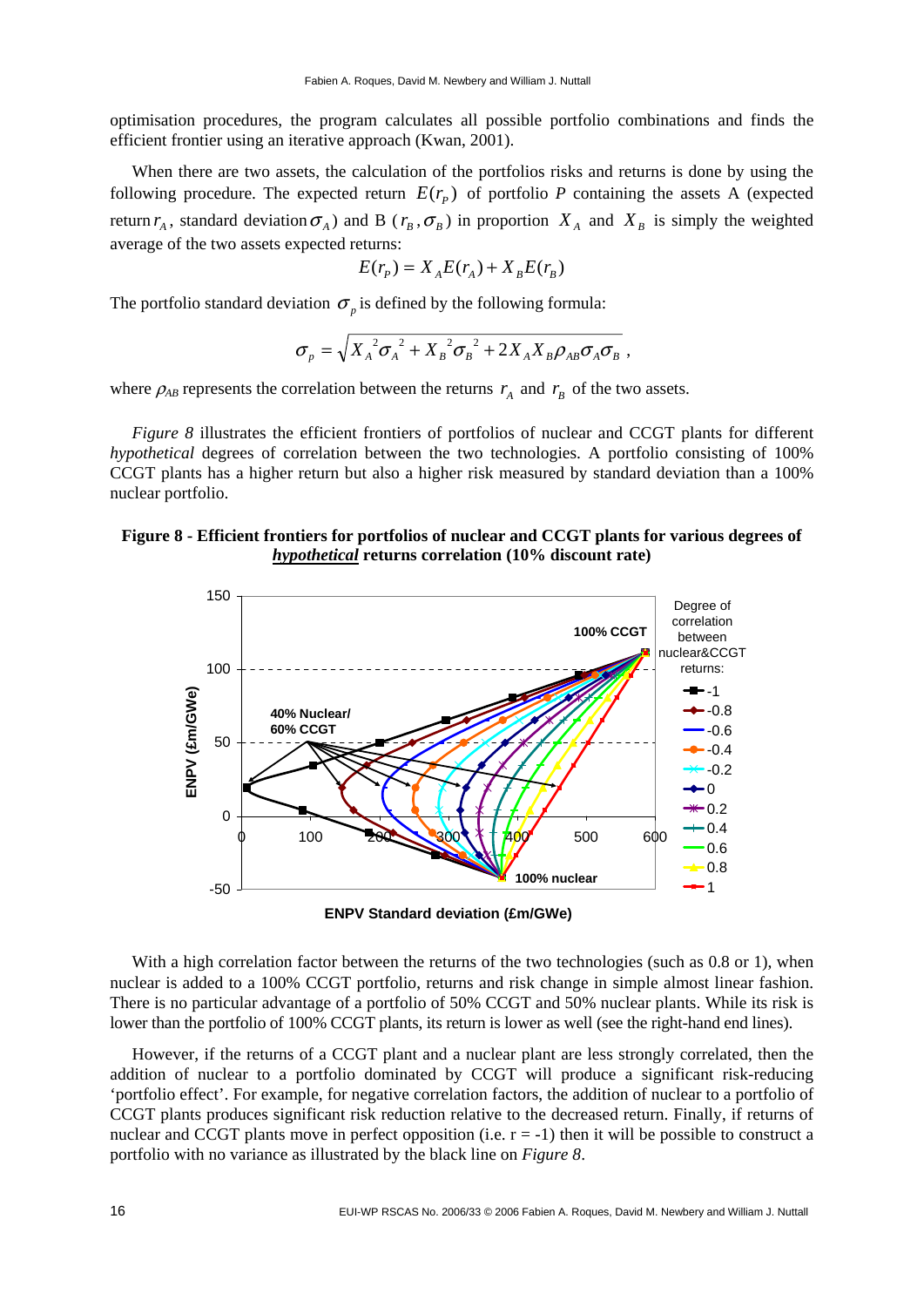#### *4.2 Optimal portfolios without correlations in fuel,* **CO2***, and electricity prices*

Using now the correlation factors between the two technologies computed in the previous section, one can compute the efficient frontier for portfolios of CCGT and nuclear power plants in the UK market. *Figure 9* illustrates the efficient frontier for portfolios of nuclear and CCGT plants in two scenarios, with only fuel and  $CO_2$  price risk (left plot, squares), and with uncorrelated fuel,  $CO_2$ , and electricity price risk (diamonds). The addition of electricity price risk without taking into account the correlation with fuel and  $CO<sub>2</sub>$  price makes both technologies more risky, such that the efficient frontier is just shifted to the right. This is quite intuitive insofar as a long-term power purchase agreement reduces the risk of both technologies.

#### **Figure 9 - Efficient frontier for portfolios of nuclear and CCGT plants with and without electricity price risk,** *no correlation* **(10% discount rate)**



**ENPV Standard deviation (£m/GWe)**

In the case in which only fuel and  $CO<sub>2</sub>$  prices are risky (left plot, squares), the correlation of the returns between a nuclear plant and a CCGT plant is quite low (0.002), such that the addition of nuclear to a portfolio dominated by CCGT will produce a significant risk-reducing 'portfolio effect'. On the contrary, when considering the scenario with uncorrelated risky fuel,  $CO<sub>2</sub>$  and electricity prices (right plot, diamonds), the addition of nuclear to a portfolio dominated by CCGT does not produce a significant risk-reducing 'portfolio effect' because of the relatively high correlation of returns of the two technologies.

Nevertheless, the large difference in risk between the two technologies makes it optimal for investors to build a diversified portfolio of CCGT and nuclear plants, the choice of the preferred portfolio on the efficient frontier being determined by the risk aversion of the investor.

#### 4.3 The impact of fuel,  $CO<sub>2</sub>$  and electricity price correlation

The two scenarios investigated in the previous subsection did not take into account correlations between fuel,  $CO<sub>2</sub>$ , and electricity prices. When such correlations are introduced, they significantly alter both the risk-return profile of the different technologies (see NPV distributions on *Figure 5*), but also the correlation between the returns of the different technologies.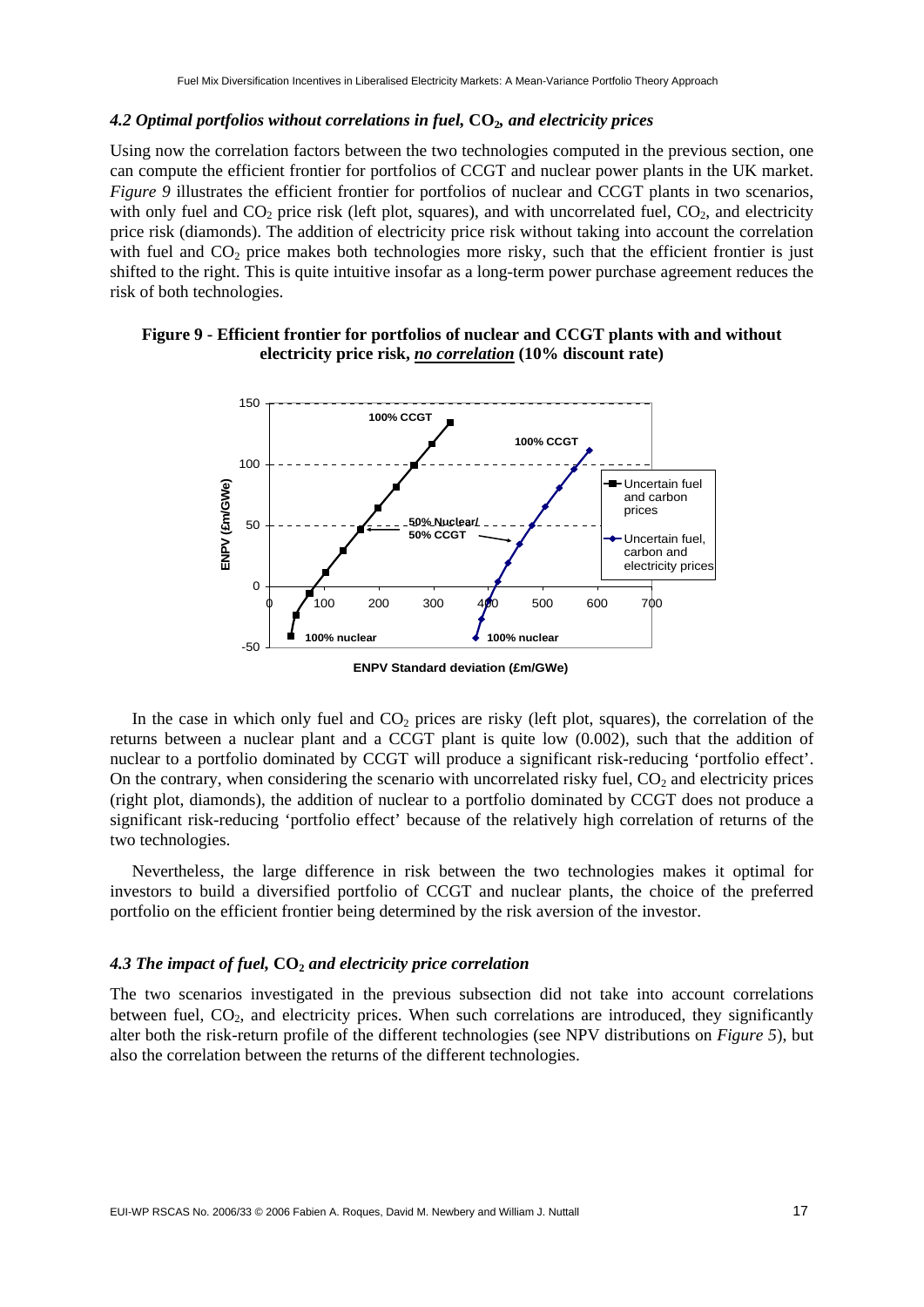**Figure 10 - Efficient frontier for portfolios of nuclear and CCGT plants for various** *hypothetical* degrees of correlation between electricity/gas/CO<sub>2</sub> prices (10% discount rate)



**ENPV Standard deviation (£m/GWe)**

*Figure 10* shows a sensitivity analysis of the efficiency frontier for portfolios of CCGT and nuclear plants with different degrees of (identical) correlation between electricity, gas, and CO<sub>2</sub> prices. As costs and revenues of the CCGT become more correlated, it becomes less risky while the risk return profile of the nuclear plant remains unaffected. As a result, for correlation factors greater than 50% between electricity,  $CO<sub>2</sub>$  and gas prices, the CCGT becomes not more risky than the nuclear plant, while yielding a higher expected return. Therefore, because of the relatively high correlation factor between the returns of the two technologies, it makes little sense for an investor to diversify a portfolio dominated by CCGT plants by investing in a nuclear plant when the correlation factor between electricity,  $CO<sub>2</sub>$  and gas prices is greater than 50%.

In other words, at a commercial discount rate (10%) and with the observed degrees of correlation between electricity and gas prices (89%, c.f. previous section), and between electricity and  $CO<sub>2</sub>$  prices (73%), a portfolio of 100% CCGT plants strictly dominates any other portfolio of nuclear and CCGT plants. This finding is consistent with the observed trend in the British market, in which most of the new capacity added recently has been CCGTs.

A graph showing the efficient frontier for portfolios of coal and CCGT plants is presented on *Figure 11* below, and leads to similar conclusions.



#### **Figure 11 - Efficient frontier for portfolios of Coal and CCGT plants for various degrees of**  theoretical correlation between electricity/gas/CO<sub>2</sub> prices (10% discount rate)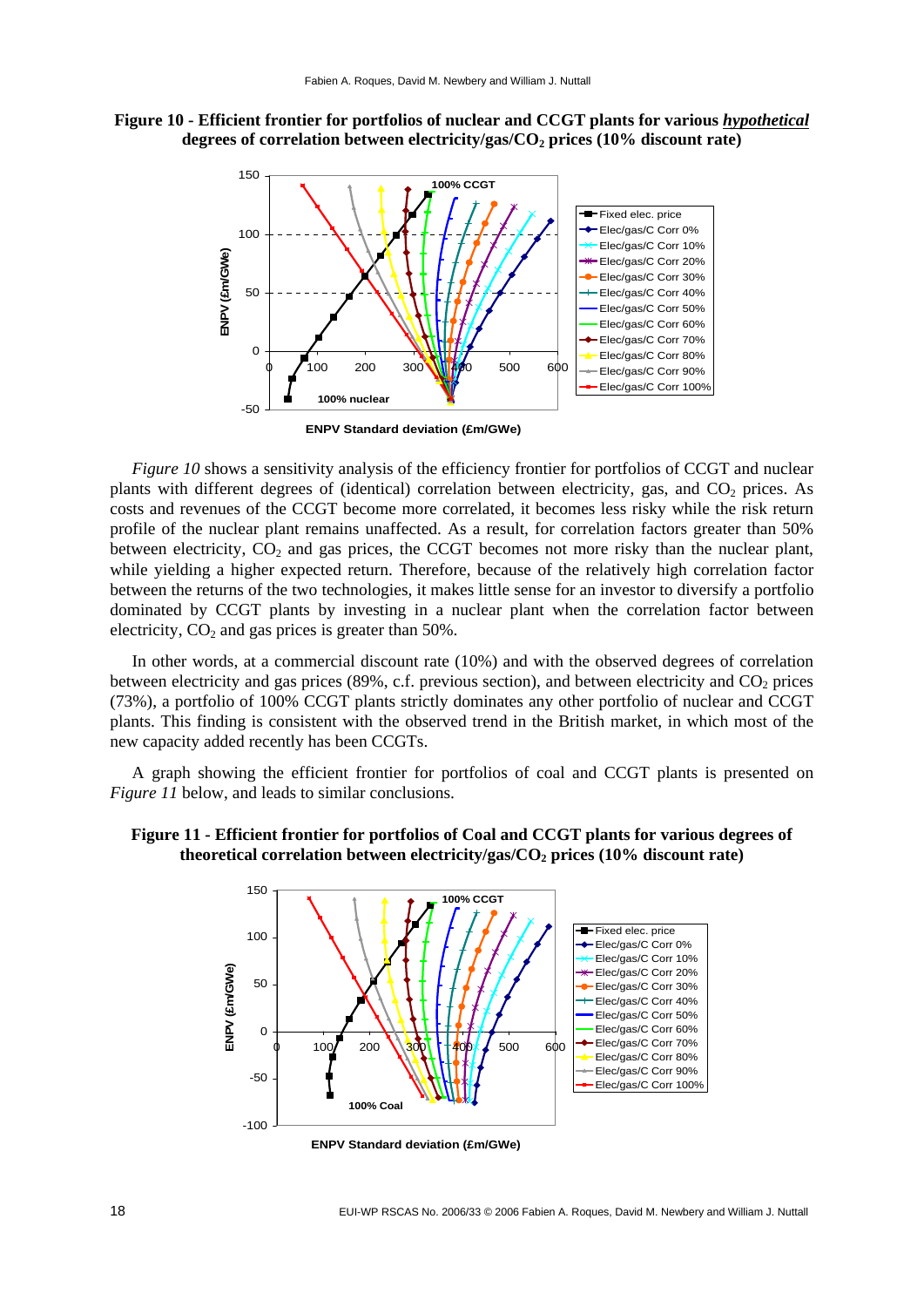#### **5. Optimal Portfolios of Three Technologies**

The portfolio selection method outlined above can easily be extended to portfolios of three or more assets. When there are more than two assets, portfolio risks and returns are calculated as follows (Elton and Grubber, 1994). The expected return  $E(r_p)$  of portfolio *P* containing *N* assets *i* (expected return  $r_i$ , standard deviation  $\sigma_i$ ) in proportion  $X_i$  is simply the weighted average of the *N* assets expected returns:

$$
E(r_p) = \sum_{i=1}^{N} X_i E(r_i)
$$

The portfolio standard deviation  $\sigma_p$  is defined by the following formula:

$$
\sigma_p = \sqrt{\sum_{i=1}^N X_i^2 \sigma_i^2 + \sum_{i=1}^N \sum_{\substack{j=1 \ i \neq j}}^N X_i X_j \rho_{ij} \sigma_i \sigma_j},
$$

where  $\rho_{ij}$  represents the correlation between the returns  $r_i$  and  $r_j$  of the two assets.

When there are three base load technologies available (coal, CCGT, and nuclear plant), the different risk returns combinations characterising portfolios mixing the three technologies in different proportions will delineate an area in a risk-return plan. None of the interior portfolios are efficient since other mixes are available that yield either a lower risk for the same profit, or a higher profit for the same risk.

#### *5.1 The impact of correlation between fuel,* **CO2***, and electricity prices*

*Figure 12* shows the feasible portfolios of Nuclear, Coal and CCGT plants in the first two scenarios. Only the frontier delineating the feasible combinations of plants is shown to clarify the graphic. In both scenarios, fuel,  $CO<sub>2</sub>$  and electricity prices are risky.

#### Figure 12 - Feasible portfolios of Nuclear, Coal and CCGT plants with and without *empirical* correlation between electricity, fuel, and CO<sub>2</sub> prices (10% discount rate)

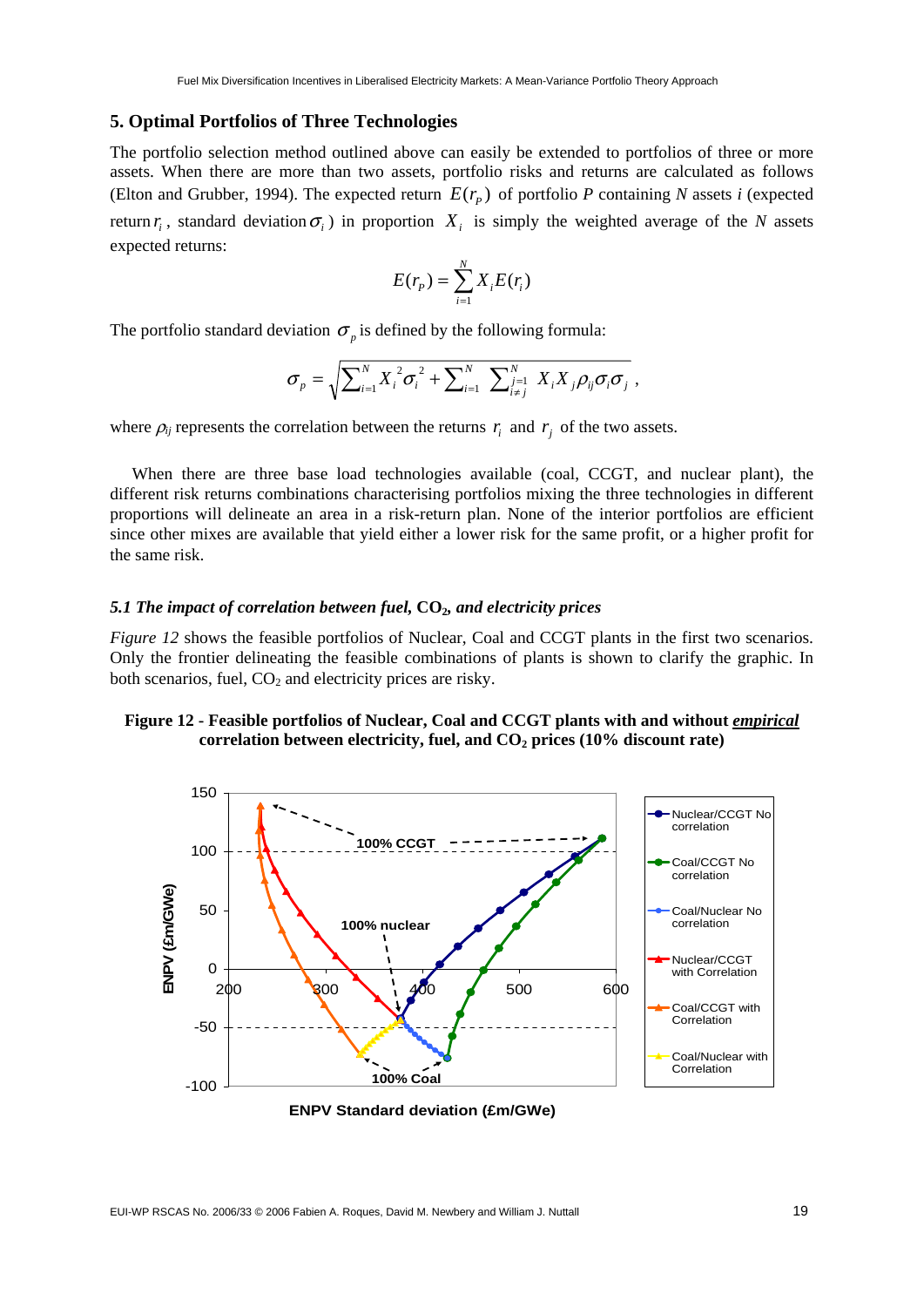The first scenario (triangle on the right-hand side) corresponds to the fictitious case in which there is no correlation between electricity, fuel and  $CO<sub>2</sub>$  prices, as if the electricity, fuel, and  $CO<sub>2</sub>$  markets were independent. In this scenario, a CCGT offers the greatest return, but is more risky than a nuclear or coal plant. The efficient frontier corresponds to the convex line with circle markers, and consists of pure combinations of nuclear and CCGT plants. There are no coal plants in the efficient portfolios, as a coal plant has both lower returns and higher risks than a nuclear plant. In this hypothetical case in which the electricity, fuel and  $CO<sub>2</sub>$  markets are independent, diversification strategies according to MVP theory would therefore conduce investors to invest in a mix of CCGT and nuclear plants. The greater the risk aversion of investors, the more nuclear plants there would be in the optimal portfolio.

However, in the current UK liberalised electricity industry, electricity, fuel and  $CO<sub>2</sub>$  prices are correlated (c.f. the times series for the UK in Appendix). The second scenario on *Figure 12* calculates the actual returns and risks of portfolios of nuclear, CCGT and coal plants given the empirically observed degrees of correlation between electricity, fuel, and  $CO<sub>2</sub>$  prices in the British market. The left-hand triangle delineates the set of possible portfolios.

As seen in the two-technologies case, introducing correlation dramatically decreases the riskiness of the CCGT technology, and slightly lowers the riskiness of the coal technology, such that a nuclear plant becomes the most risky investment. The optimal portfolio for an investor in this scenario is to invest only in CCGTs, as any other portfolio would both reduce returns and increase risks. This dramatic impact of the empirical correlation between electricity, fuel, and  $CO<sub>2</sub>$  prices is consistent with the observed behaviour of investors in the British market, which have invested heavily in CCGTs during the last decade, and have not seemed to value highly fuel mix diversity.



**Costs**

**Net Cash Flow**



*Figure 13* from Awerbuch (2004) illustrates the point. It shows how revenue, cost and net cash flow interact for two planned project alternatives that produce the same product using different production processes. The project on the left-hand side has a variable revenue (electricity price) and steady cost (nuclear fuel), so that its net cash-flow fluctuating. The project on the right-hand side is characterised by both risky cost (gas price) and risky revenue (electricity price), but has a riskless cash-flow as cost and revenue are perfectly correlated.

#### *5.2 The impact of long-term power fixed-price power purchase agreements*

**Time**

Our analysis differs from previous applications of MVP theory to identify optimal generation portfolios in that it explicitly includes electricity price risk, and is therefore not cost-based but profit based. This section explores the impact of long-term power purchase agreements on optimal

**Time**

**Costs**

**Net Cash Flow**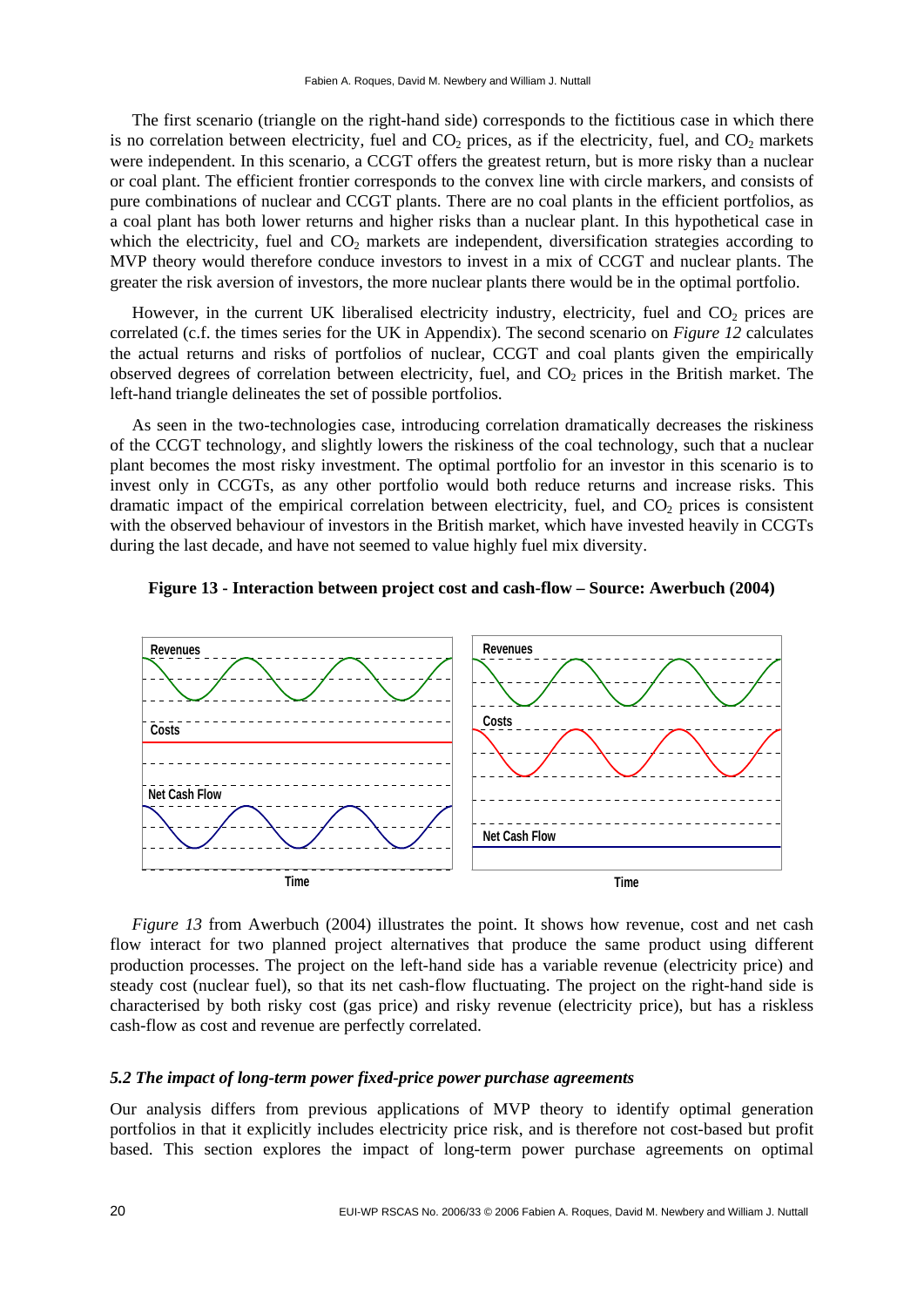generation portfolios, by comparing optimal MVP theory portfolios in the second and third scenarios (the latter corresponding to the case in which electricity prices are fixed thanks to a long-term contract).





*Figure 14* shows that the set of optimal portfolios in the two scenarios are very different. When the electricity price is fixed thanks to a long-term power purchase agreement, efficient portfolios lie on the efficient frontier represented by the line with square markers. The optimal portfolios consist of combinations of CCGT and nuclear plants in various proportions, depending on the investor's risk aversion.

When the electricity company sells its output on spot markets or with contracts which are indexed on the spot market, and is thereby exposed to annual electricity price risk, the optimal portfolios from a private electricity company perspective are very different. The efficient frontier consists of the upper left part of the line marked by triangles. Therefore, efficient portfolios for private investors in the current electricity market will be largely dominated by CCGT, with possibly a few coal plants.

This difference between the optimal MVP portfolios with and without long term power purchase agreements points towards a critical issue as regard to generating companies' investment risk management strategies. The first section discussed the possible risk hedging strategies for electricity companies, and concluded that utilities are likely to have to bear much of the cost of risk in their investment decisions, unless they can find counter-parties with complementary risk attitudes to sign long term contracts.

Such agreements are, however, quite rare in liberalised markets, such that the best case for plant diversity is probably within the portfolio of large well-capitalised energy companies. As a consequence, the second scenario seems more realistic, and is coherent with the observed dominance of portfolios of CCGTs, possibly with some coal plants in the UK electricity market. The third scenario shows, nevertheless, that if generation companies can find counter-parties with complementary risk attitudes, or if they are guaranteed a stable revenue stream (through for instance government subsidies or feed-in tariff), then diversifying away from CCGTs by investing in nuclear becomes the optimal strategy.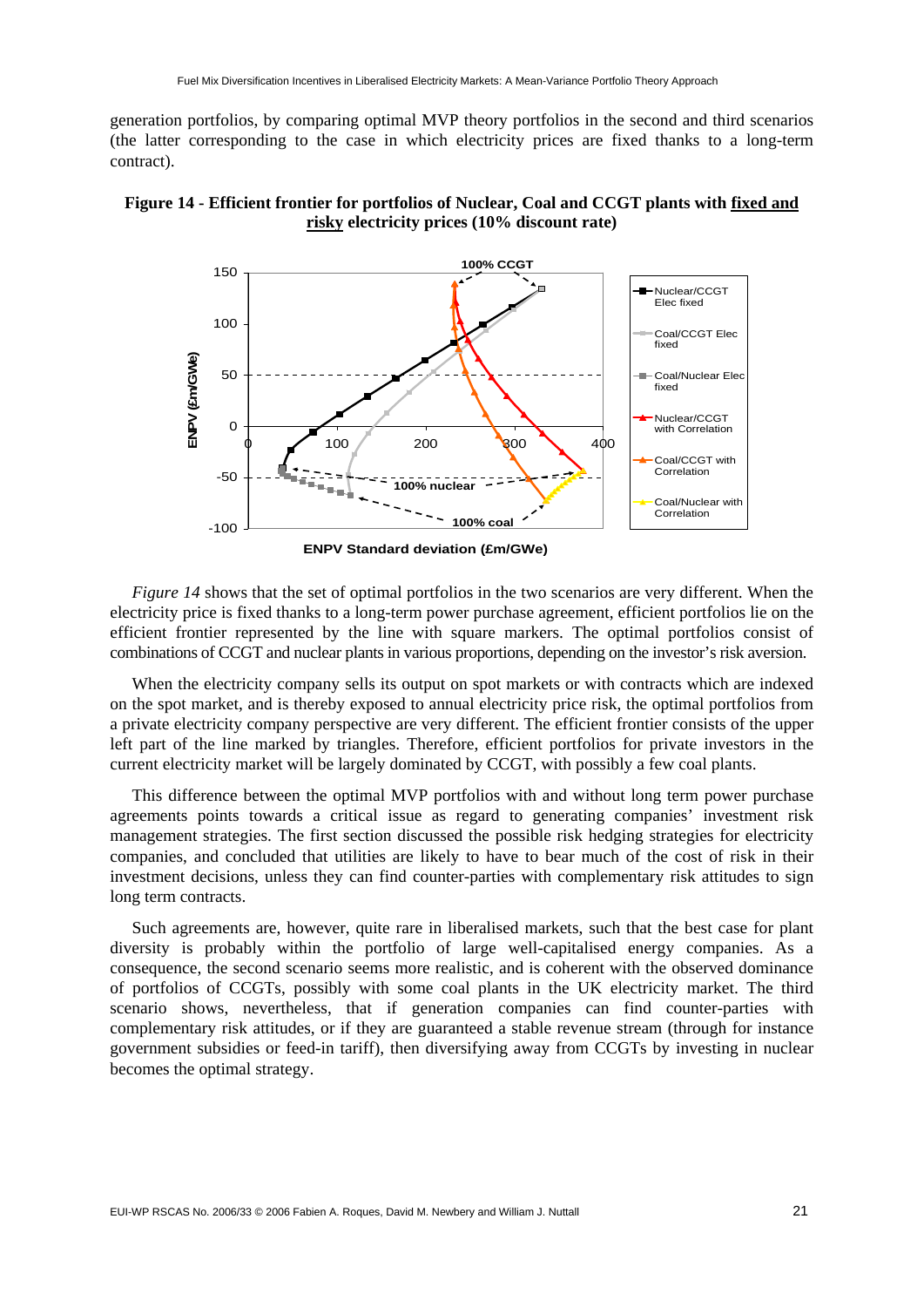#### **6. Conclusions and Policy Implications**

MVP theory applications to the electricity sector have concentrated on identifying optimal generation portfolios at the country level or for regulated electric utilities, and have therefore focussed on generation *costs* when fuel prices are risky. This paper has applied MVP theory to identify optimal generation portfolio in a liberalised electricity industry. Fuel,  $CO<sub>2</sub>$  and electricity price risks have been taken into account, and the focus has been on *returns* rather than *costs* (encompassing therefore both costs and revenue risks).

A modelling approach combining empirical data with Monte Carlo simulation was introduced, which allows one to compute the correlation between different technologies expected NPVs per GWe of installed capacity when fuel, electricity, and CO<sub>2</sub> prices fluctuate, and then to apply MVP theory to identify optimal generation portfolios. The model was calibrated for the UK market, and we found that optimal portfolios for a private company contain mostly CCGT plants, possibly with some coal plants, depending on the risk aversion of the investors. This appears consistent with the empirical evidence which shows that almost all new power plants in the UK in the last decade have been CCGTs.

We also examined optimal generation portfolios when investors can secure a long term power purchase agreement, and showed that in that case optimal portfolios would contain a mix of nuclear and CCGT plants. While finding counter-parties with complementary risk attitudes might be difficult for investors in current liberalised electricity markets, recent experience with new nuclear build in Finland suggests that such long term arrangements might interest some specific industrial consumers. Moreover, this finding is also relevant in the current debate about the role of government in electricity markets, as it shows that if a generating company were granted a stable source of revenue through institutional (e.g. long-term capacity contract) or market changes (e.g. capacity mechanism), or through other support such as a feed-in tariff for nuclear, then optimal generation portfolios would integrate some share of nuclear power generation.

The dominance of CCGT in optimal generation portfolios can be traced back to the high empirical correlation between electricity and gas prices (and  $CO<sub>2</sub>$  prices) which reduces the return risk of this technology. The correlation between electricity and gas prices in particular warrants further research. By investing in one single fuel technology (e.g. CCGTs), private investors not only take into account the expected returns of this investment, but the positive externality effect of this investment on the correlation between electricity and gas markets. In a relatively isolated electricity market with little interconnection capacity, such as in England and Wales, the more investors invest in CCGTs, the higher the gas-fired plants' share of the fuel mix, the more closely correlated the electricity price with the gas price (see the Appendix for a discussion of the interaction of gas and electricity markets).

For an electric company, investing in an additional CCGT has therefore an externality value as it increases the correlation between electricity and gas prices, thereby not only reducing the volatility of the returns of the new CCGT investment, but also reducing the returns of the other CCGT units that the electricity company already operates. Our model shows that this externality effect outweighs the risk-reducing benefits of diversifying in other technologies, which suffer the opposite negative externality (especially coal plants) of reducing the correlation between electricity and gas prices.

These findings raise questions as to whether and how policy makers or regulators should modify the market framework, given the macroeconomic and security of supply benefits of a diverse fuel-mix. Introducing taxes differentiated by technology, or a 'diversity obligation' quota system requiring suppliers to source their electricity from various technologies are the two typical alternatives that could be used by policy makers to align private investors' diversification incentives with the socially optimal fuel mix.

Finally, it should be emphasised that this paper concentrated on the UK market, with cost and price assumptions corresponding to the period 2001-2005, characterised by relatively low gas and electricity prices by historical standards. Application of the analytical approach developed in this paper to other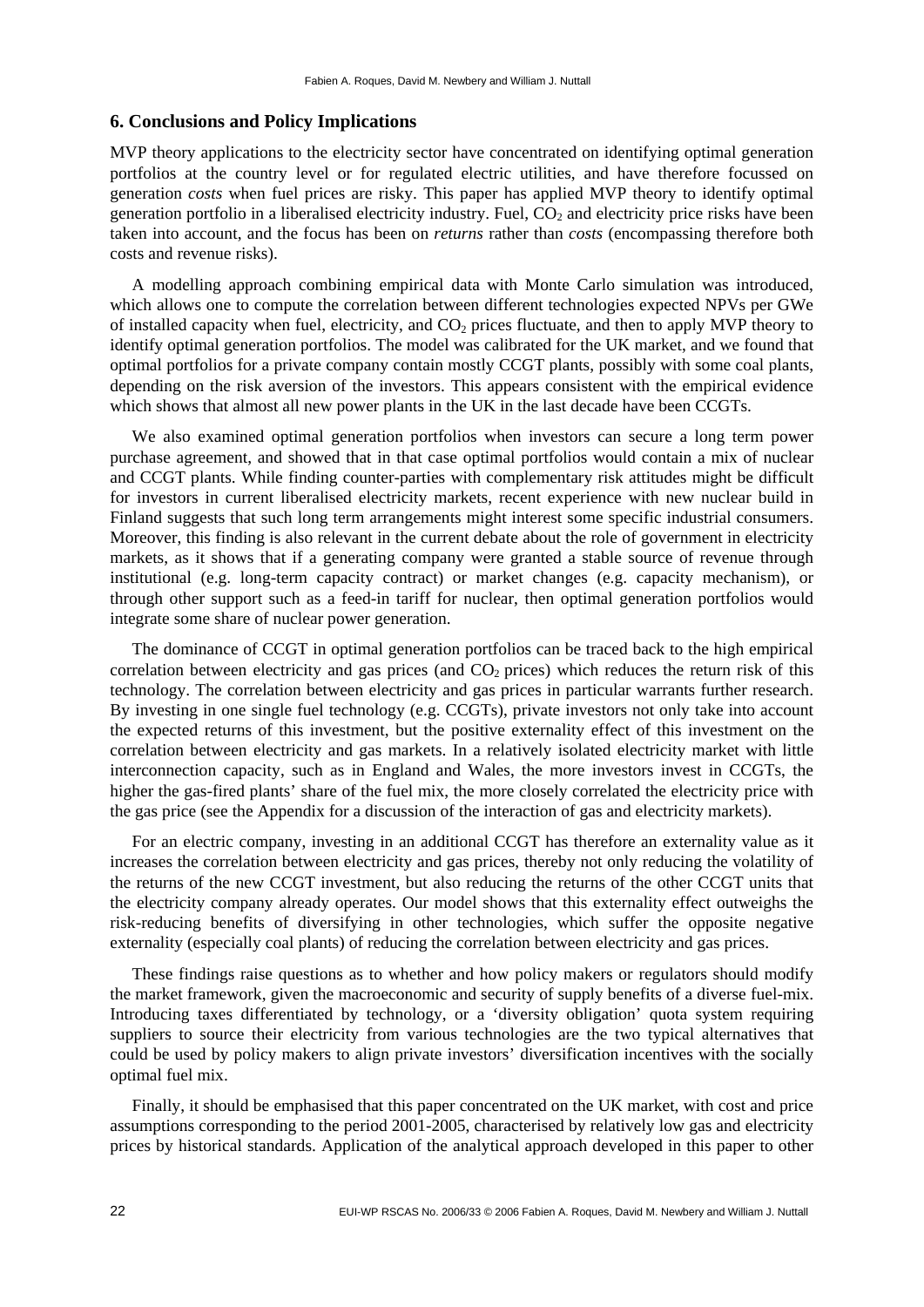countries with a different fuel mix and different prices and cost assumptions would be interesting to confirm the results of the paper. Besides, this study focussed on the three main base load options available over that period, and an extension to include other generating technologies such as renewables or peaking plant technologies would also be interesting.

#### **7. Appendix 1: Sensitivity Analysis to the Discount Rate**

#### *7.1 Optimal portfolios of three technologies with and without long-term power purchase agreements*





For a discount rate (WACC) of 8%, all three technologies have positive ENPV. The nuclear plant ENPV is similar to the CCGT ENPV, and higher than the coal plant ENPV. The relative riskiness of the three technologies does not change significantly, with nuclear being less risky than gas and coal when only costs risk is taken into account, and the CCGT becoming much less risky than nuclear when both revenues (electricity price) and costs (gas price) risks are taken into account, due to the high correlation of these two streams in the British market.

As a consequence, the finding that optimal private investors portfolios are predominantly gas based when investors are subject to electricity price risk, while optimal portfolio contain a majority of nuclear when generators can obtain a long term power purchase agreement is the same as with a 10% discount rate (see *Figure 15*).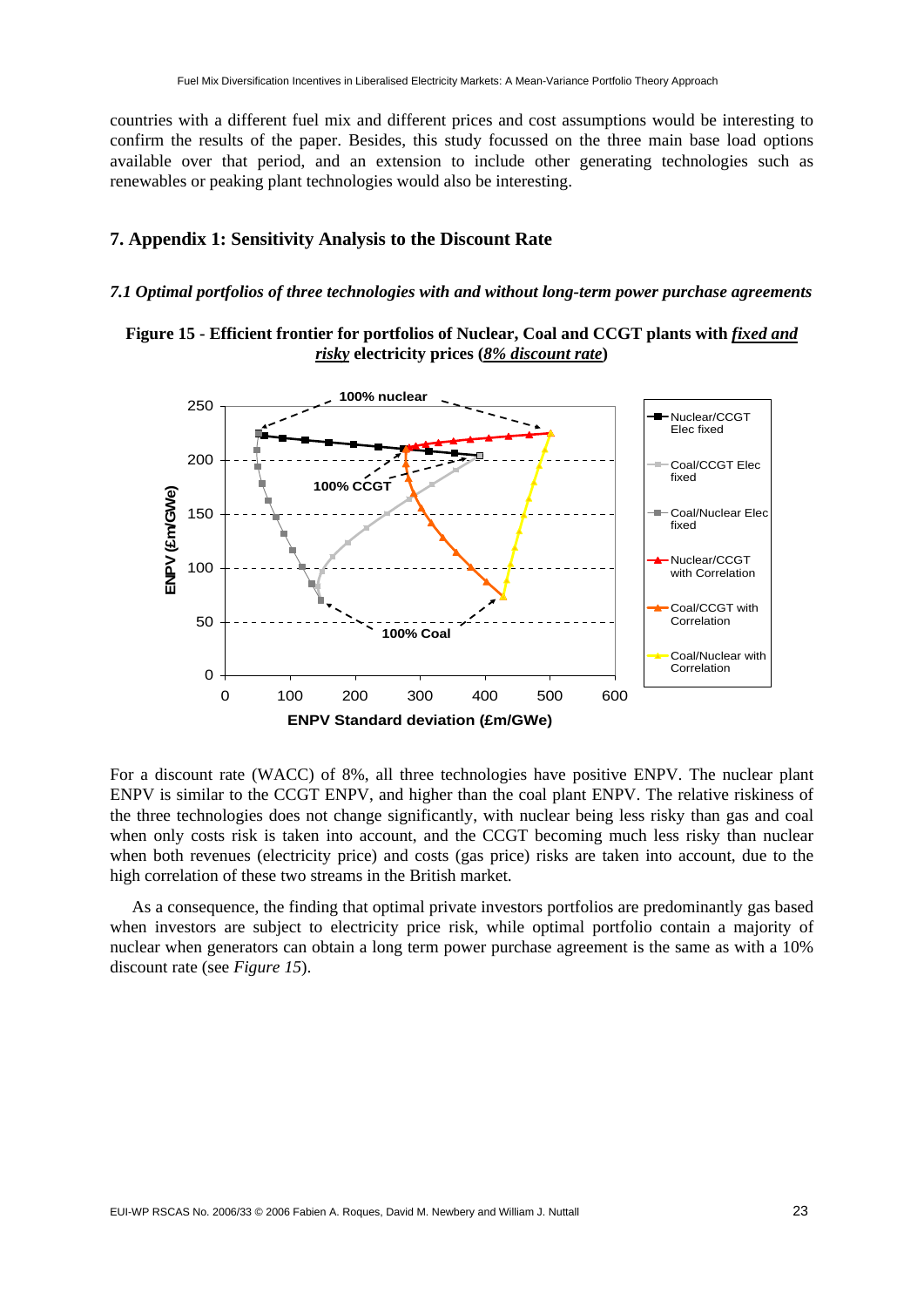

**Figure 16 - Efficient frontier for portfolios of Nuclear, Coal and CCGT plants with** *fixed and risky* **electricity prices (***5% discount rate***)** 

With a 5% discount rate, the nuclear plant ENPV is much higher than the ENPV of a coal of CCGT plant, which are similar. The relative riskiness of the three technologies does not change significantly, with nuclear being less risky than gas and coal when only costs risk is taken into account, and the CCGT becoming much less risky than nuclear when both revenues (electricity price) and costs (gas price) risks are taken into account, due to the high correlation of these two streams in the British market.

Similarly to the 10% and 5% discount rate cases, optimal portfolios when generators can obtain a long term power purchase agreement contain a majority of nuclear. However, the much higher ENPV of nuclear implies that efficient portfolios for investors subject to electricity price risk do not contain exclusively CCGTs, but that any combination of nuclear and CCGT plants is efficient, depending on the risk aversion of investors (see *Figure 16*). Risk adverse investors, for instance, are likely to choose a portfolio dominated by nuclear plants.

#### *7.2 Optimal portfolios of three technologies with and without correlation between fuel,* **CO2***, and electricity prices*

*Figures 17* and *18* contrast the hypothetical optimal generation portfolios in the case when electricity, fuel, and  $CO<sub>2</sub>$  prices are uncorrelated with the case in which these prices exhibit the UK electricity market historical correlation over 2001-2005 for a discount rate of respectively 8% and 5%. Both cases confirm the critical role of the correlation between gas,  $CO<sub>2</sub>$ , and electricity prices in making CCGT the dominant technology.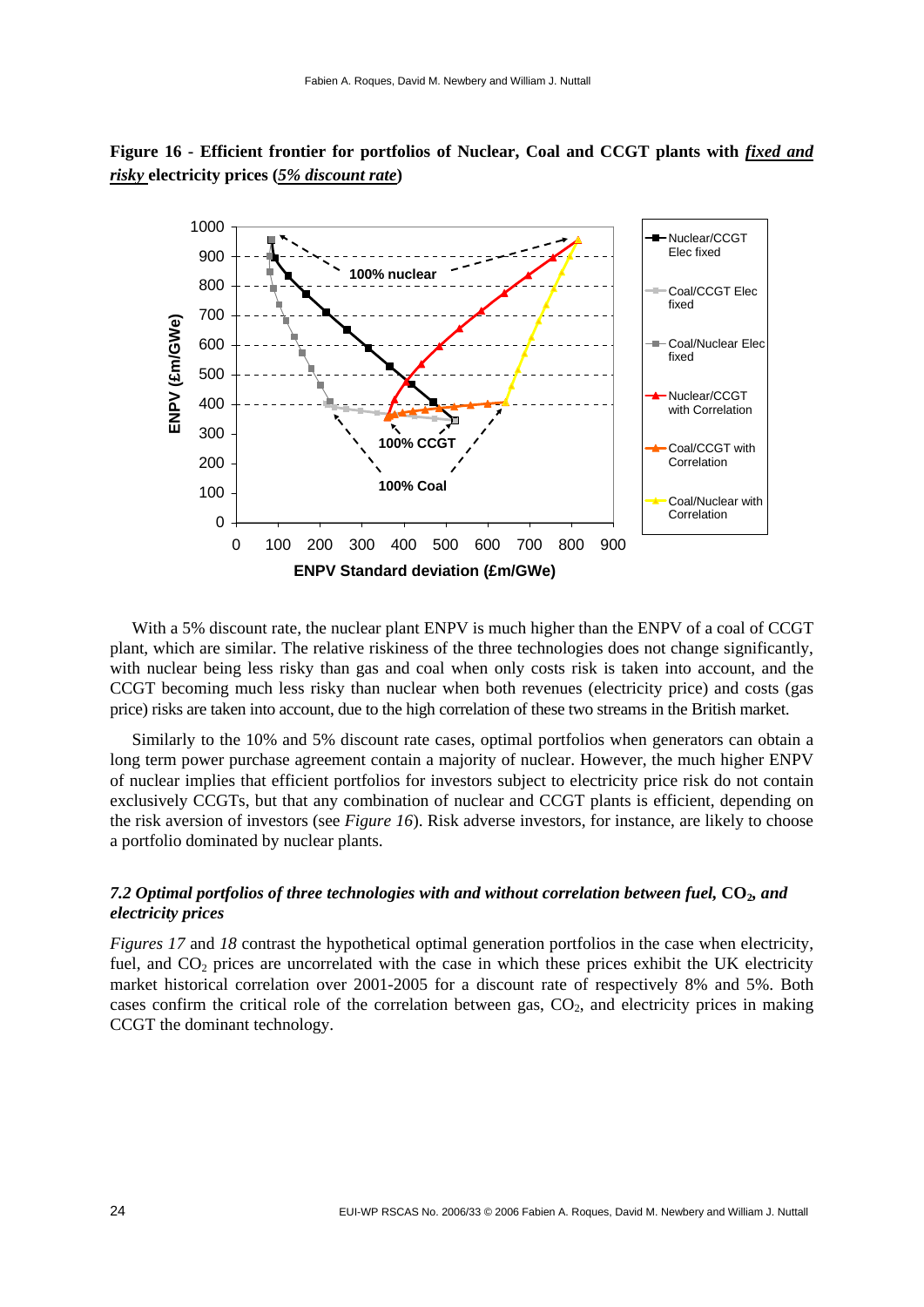



**Figure 18 - Feasible portfolios of Nuclear, Coal and CCGT plants with and without** *empirical correlation* between electricity, fuel, and  $CO<sub>2</sub>$  prices (5% discount rate)

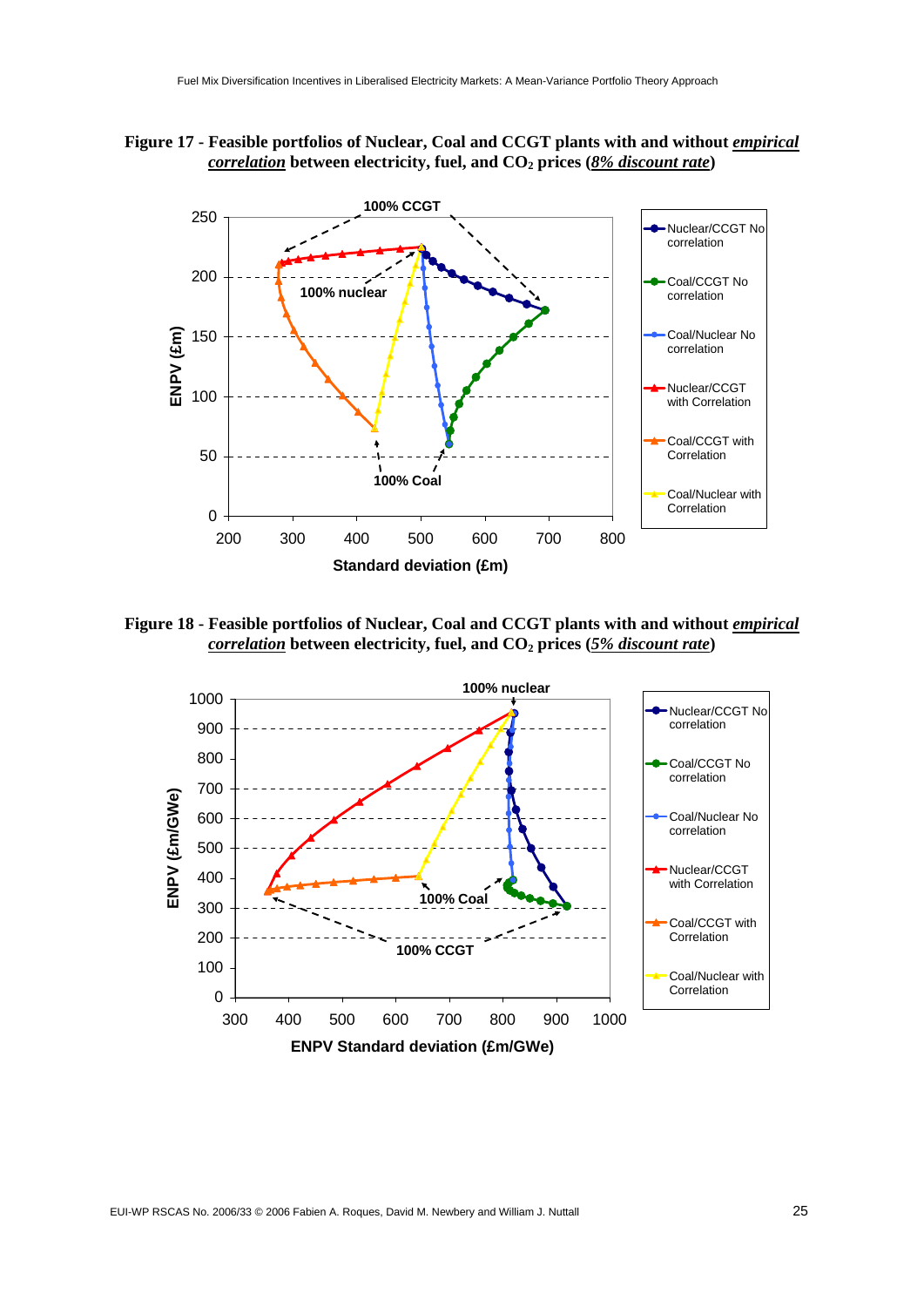#### **8. Appendix 2: Empirical Correlation between Electricity, Gas, Coal and CO<sub>2</sub> Prices in the UK**

*Figure 19* shows times series of daily UK forward base-load electricity prices, daily forward gas and coal prices from January 2001 to August 2005, and daily European  $CO<sub>2</sub>$  allowances prices from October 2004 to August 2005.<sup>16</sup>





*Figure 19* shows that daily forward prices for electricity and gas exhibit a strong seasonality pattern, with 'regime switches' corresponding to the transition from summer to winter periods. Besides, while electricity and gas prices remained fairly stable from 2001 to the summer 2003, they have been increasing since. Forward electricity and gas winter prices in particular have reached in 2004 and 2005 very high levels. Forward coal prices are subject to less seasonality effect, and have also substantially increased since 2001. *Table 20* shows the mean and standard deviation of these market prices.

| Time series (Jan. 2001- Sept. 2005)      | Unit      | Mean  | <b>St. deviation</b> |
|------------------------------------------|-----------|-------|----------------------|
| Quarter ahead UK base electricity prices | Euro/MWh  | 33.2  | 10.7                 |
| Quarter ahead UK peak electricity prices | Euro/MWh  | 41.9  | 13.2                 |
| 180 days ahead UK coal prices            | Euro/Mwh  | 14.9  | 77                   |
| Quarter ahead NBP gas prices             | Euro/Mwh  | 19.9  | 10.0                 |
| <b>EEX spot market CO2 prices</b>        | Euro/tCO2 | 13.59 | 6.25                 |

| Table 20 - Empirical prices times series characteristics |  |  |  |
|----------------------------------------------------------|--|--|--|
|----------------------------------------------------------|--|--|--|

*Figure 19* suggests that there is a strong correlation between forward base electricity prices and forward gas prices, and a lower correlation between forward base electricity prices and forward gas prices. The linear regression showed on *Figure 21* confirms this intuition.

<sup>16</sup> The reference of the daily quarter-ahead data on electricity base-load prices in the UK market from Platts is AAFPP00, and the reference for the daily quarter-ahead UK NBP gas prices from Platts is AACPV00, while the carbon prices data are from the EEX CO2 index.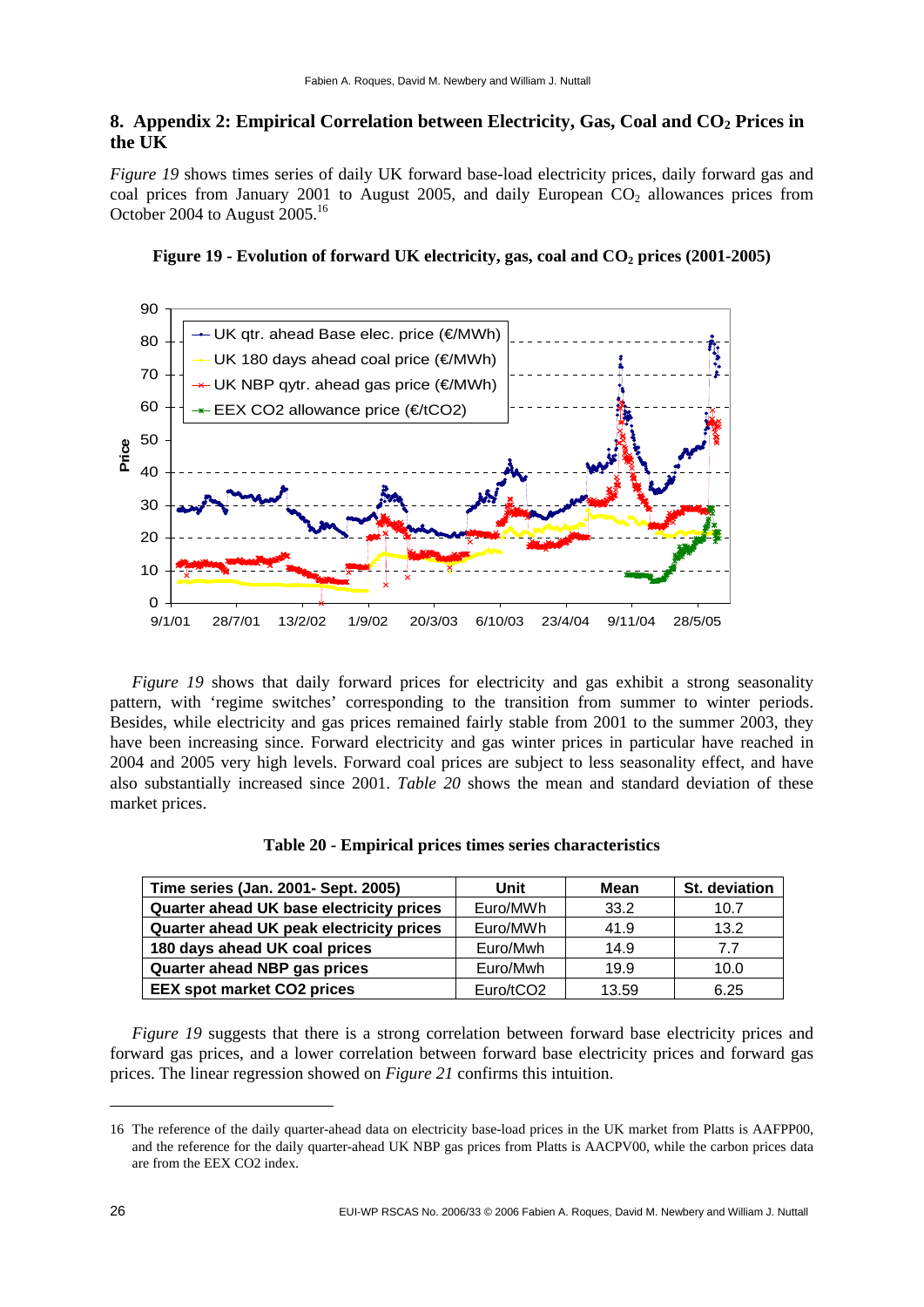



The correlation coefficients over the 5 years between these different market prices are shown in *Table 2*.

*Table 22* shows, however, that these correlation patterns have been changing for coal from year to year. While the degree of correlation between forward base electricity prices and forward gas prices has remained high and stable in the British market from 2001 to 20005, the degree of correlation between forward electricity prices and forward coal prices has changed dramatically, with negative correlation in 2001 and 2005, and positive correlation from 2002 to 2004.

| <b>Correlation with quarter ahead</b> |         |                |      |      |         |
|---------------------------------------|---------|----------------|------|------|---------|
| UK base electricity prices            | 2001    | 2002           | 2003 | 2004 | 2005    |
| 180 days ahead UK Coal prices         | $-0.43$ | 0.80           | 0.89 | 0.58 | $-0.03$ |
| Quarter ahead gas NBP prices          | 0.68    | 0.85           | 0.96 | 0.98 | 0.96    |
| <b>EEX CO2 allowance price</b>        |         | $\blacksquare$ | -    |      | 0.73    |

Table 22 - Yearly correlation of forward electricity prices with gas, coal, and CO<sub>2</sub> prices

The correlation between fuel and electricity prices is the result of complex set of phenomenon, including the fuel used by the plants which have the highest marginal cots of production and are therefore clearing the market, but also other factors such as the terms and duration of fuel procurement contracts, the operational despatch strategies of electric companies holding portfolios of diverse generation technologies, and the behaviour of traders on electricity and fuel markets.

From 2001 to 2005, gas-fired plants have often been the marginal price setting plants in the British electricity market, which explains partly the very strong correlation between base electricity and gas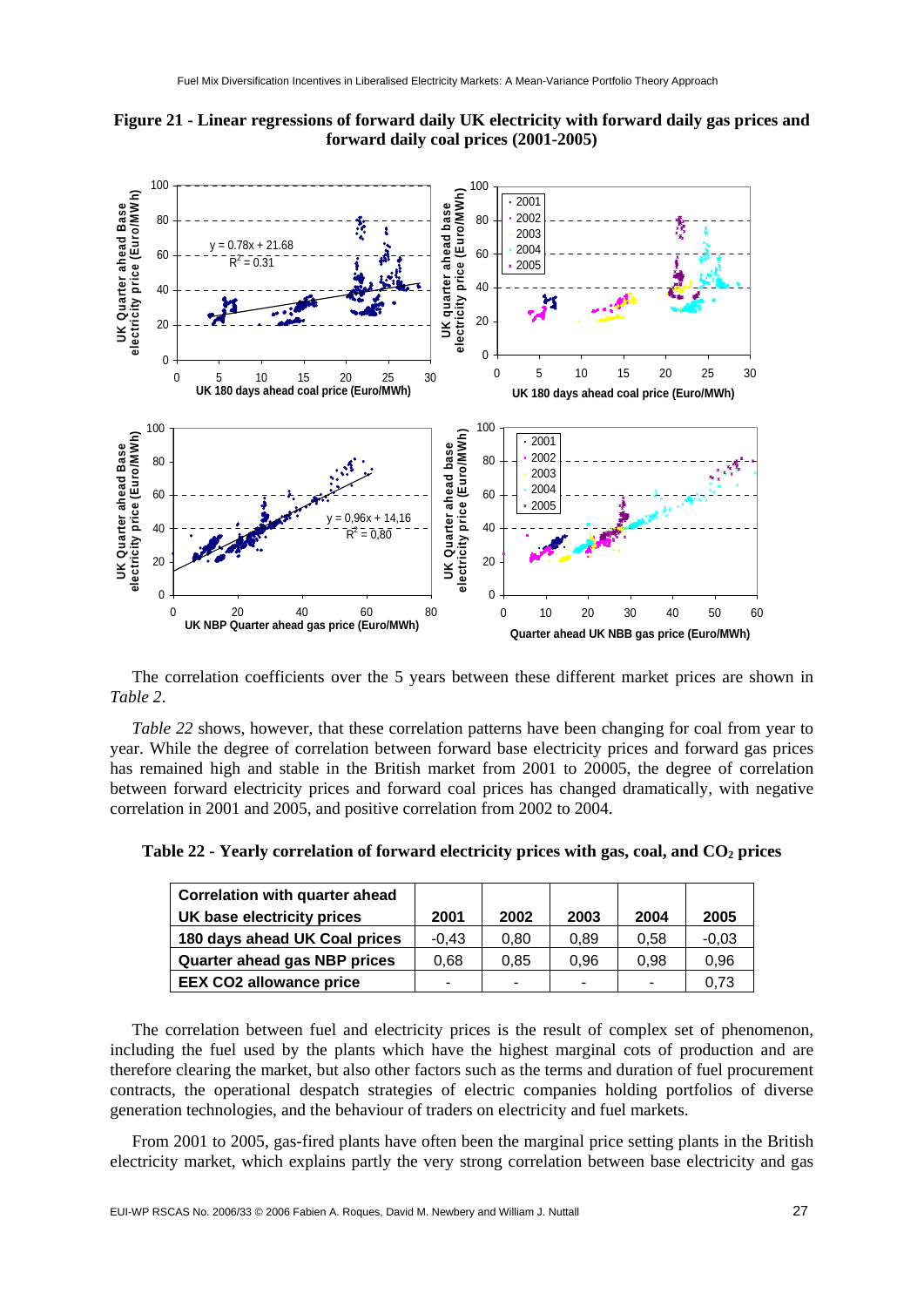prices. *Table 22* indicates that the correlation between coal and base electricity prices in 2001 and 2005 has been much less significant than in previous years. In 2005, the large increase in gas prices and the higher than expected price of the  $CO<sub>2</sub>$  allowances have brought much risk in the market.

*Figure 23* looks in detail at the correlation between UK base electricity prices and the price of  $CO<sub>2</sub>$ allowances since November 2004. Three different regimes can clearly be distinguished: from November 2004 until the actual launch of the EUTS in January 2005, there was much risk on country allowances and the fluctuations of the  $CO<sub>2</sub>$  allowance price were not correlated with electricity prices. From the start of the EUTS in January 2005 until June 2005, and from July 2005 to October 2005, the correlation between forward base electricity prices and  $CO<sub>2</sub>$  allowance prices has been strong and similar during the two periods, the shift upward reflecting the seasonal effect of electricity prices.



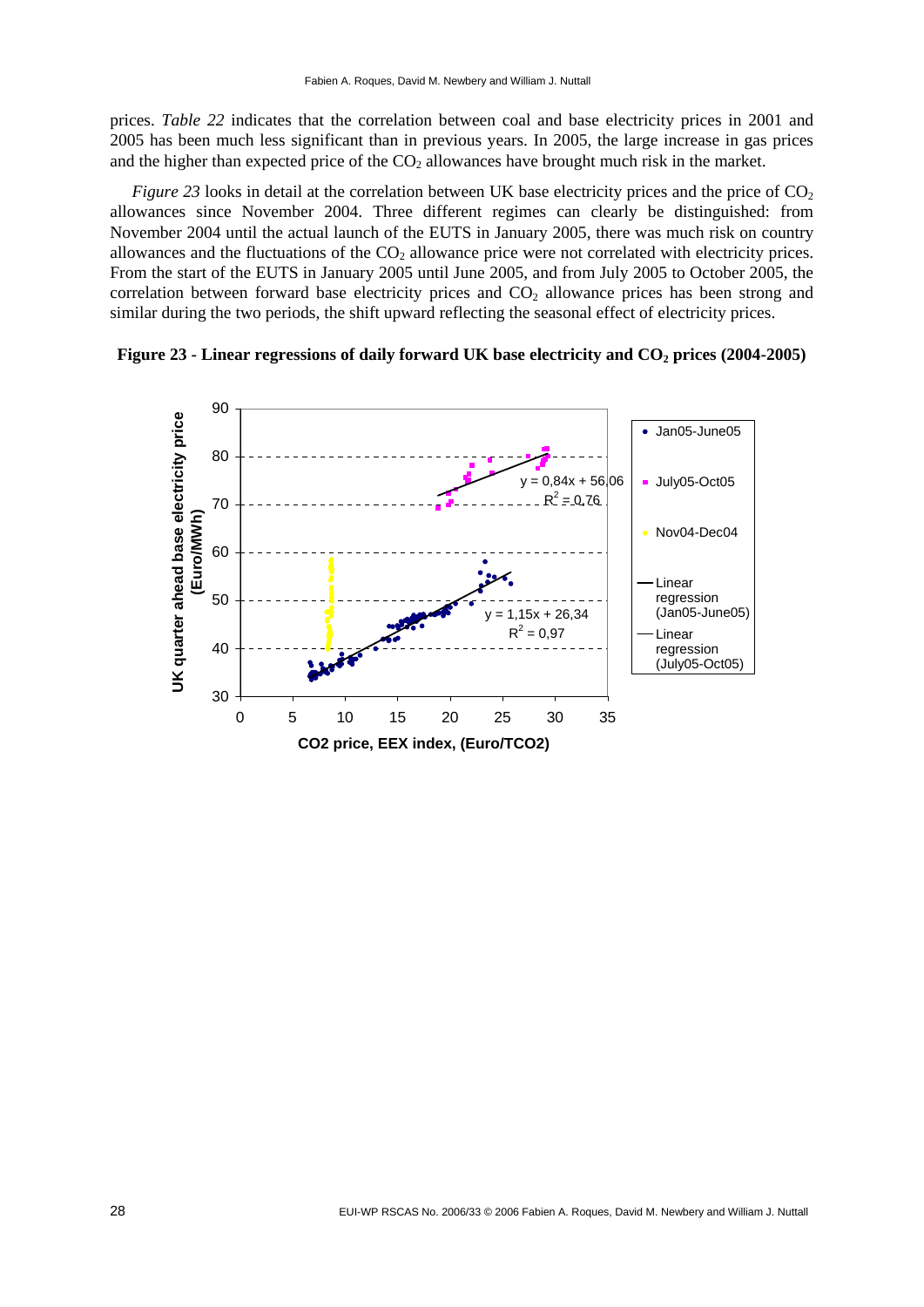#### **9. Appendix 3: Assumptions and Limitations Affecting the Application of Mean-**Variance Techniques to Generating Portfolios<sup>17</sup>

The application of mean-variance Markowitz Portfolio theory, originally developed for financial assets, to the creation of optimal portfolios of generating asset rests on a set of explicit and implicit assumptions and limitations:

- 1. MVP theory uses past volatility as a guide to the future. Following Stirling's (1998) distinction between 'risk', 'uncertainty', and 'ignorance', our focus is on (probabilistic) total risk, which will not reflect possible future 'surprise' events, which could cause major discontinuities to the electricity system but cannot be captured by a probabilistic approach.
- 2. The MVP model is based on the assumption that securities are infinitely divisible. The lumpiness of generation capacity additions is therefore an issue, but the application of MVP theory to generation portfolios can be justified when considering large companies or national generating portfolios (Awerbuch and Berger, 2003).
- 3. MVP theory assumes that the holding period returns are normally distributed. This is the reason why we model fuel,  $CO<sub>2</sub>$  and electricity price risk using normal distributions in our model. The Central Limit Theorem indicates that the NPVs distribution obtained in our Monte Carlo simulations should as a consequence be normally distributed. The limitations of our model rest therefore on the assumption that fuel,  $CO<sub>2</sub>$ , and electricity prices are actually normally distributed. See e.g. Geman (2005) for a thorough discussion of commodity price modelling.
- 4. MVP theory relies on the assumption that assets are perfectly fungible: their value at any point in time must depend only on the amount, timing and certainty of expected cash flows. This may not always hold for generating assets where issues such as location and fuel availability may affect selection for various reasons (Awerbuch and Berger, 2003).
- 5. Financial returns generally reflect a benefit divided by an input, where both are dollardimensioned: i.e. 'dollars-returned/dollars invested'. The financial return measure is therefore dimensionless, a property that does not hold for our expected NPV return measure.
- 6. Transition costs from the actual to a future portfolio, as well decommissioning and salvage costs are not included in the current model formulation. This can be justified as long as we focus on new investment portfolios.
- 7. Generator owners tend to buy fuel through spot purchases and various contracts. We assume that gas and electricity are bought and sold on spot markets, or through contracts indexed on the spot market price. We therefore are likely to overestimate the fuel and electricity price risk. The focus is on the UK market. Times series of daily UK forward base and peak-load electricity prices, daily forward gas and coal prices from January 2001 to August 2005, and daily European  $CO<sub>2</sub>$  allowances prices from October 2004 to August 2005 were used to calculate standard deviation and correlation estimates (see Appendix for a detailed study of these time series).

<sup>17</sup> This appendix draws heavily on Awerbuch and Berger (2003).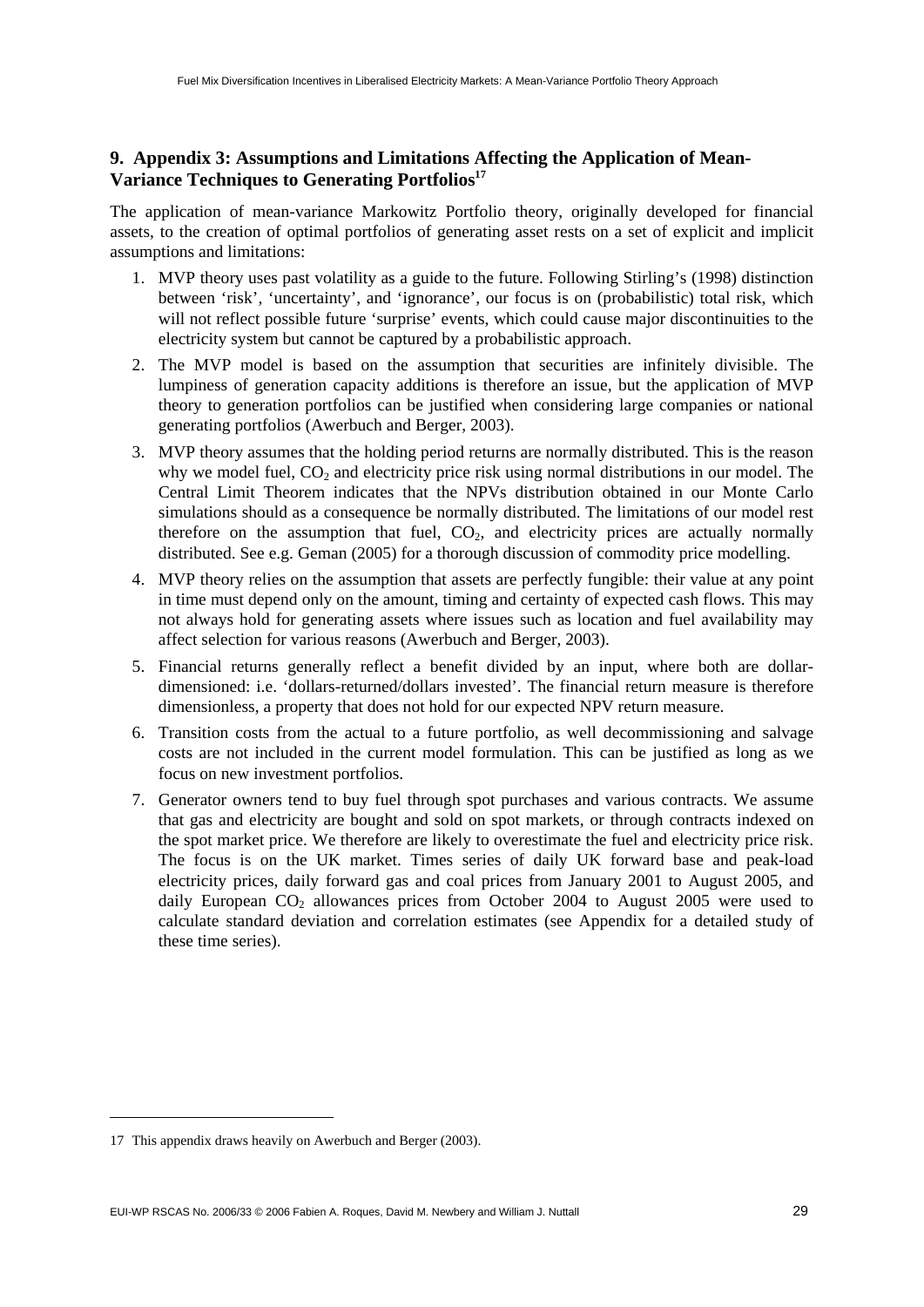#### **References**

- Arrow, K., and G. Debreu (1954), 'Existence of equilibrium for a competitive economy,' Econometrica, *Journal of the Econometric Society* 22(3): 265-290.
- Averch, H. and L. Jonhnson (1962), 'Behavior of the Firm under regulatory constraint,' *American Economic Review* 52: 1053-69.
- Awerbuch, S. (1995), Market-Based IRP: It's Easy!!!, *The Electricity Journal*, 8, 3, 50-67.
- Awerbuch, S. (2000), 'Investing in photovoltaics: risk, accounting and the value of new Technology', *Energy Policy* 28 (2000) 1023-1035.
- Awerbuch, S. (2004), 'Towards A Finance-Oriented Valuation of Conventional and Renewable Energy Sources in Ireland,' report prepared for *Sustainable Energy Ireland,* Perspective from Abroad Series. Dublin, June 2004. Mimeo.
- Awerbuch, S. and M. Berger (2003), 'Energy Security and Diversity in the EU: A Mean-Variance Portfolio Approach,' *IEA Research Paper*, Paris, February 2003, [www.iea.org/techno/renew/port.pdf.](http://www.iea.org/techno/renew/port.pdf)
- Bar-Lev, D., and S. Katz (1976), 'A Portfolio Approach to Fossil Fuel Procurement in the Electric Utility Industry,' *Journal of Finance*, 31(3): 933-47.
- Debreu, G. (1959). Theory of Value: An Axiomatic Analysis of Economic Equilibrium. New York: Wiley.
- Deutch J., E. Moniz, S. Ansolabehere, M. Driscoll, P. Gray, J. Holdren, P. Joskow, R. Lester, and N. Todreas (2003), 'The Future Of Nuclear Power', an MIT Interdisciplinary Study, [http://web.mit.edu/nuclearpower.](http://web.mit.edu/nuclearpower)
- DOE (2002), 'Derivatives and Risk Management in the Petroleum, Natural Gas, and Electricity Industries,' report downloadable at [www.eia.doe.gov/oiaf/servicerpt/derivative/chapter4.html](http://www.eia.doe.gov/oiaf/servicerpt/derivative/chapter4.html)
- Fabozzi, F., F. Gupta and H. Markowitz (2002), 'The Legacy of Modern Portfolio Theory,' *Journal of Investing*, Institutional Investor**,** Fall 2002, 7-22.
- Ford, A. (1999), 'Cycles in competitive electricity markets: a simulation study of the western United States,' *Energy Policy* 27 (11), 637-658.
- Ford, A. (2001), 'Waiting for the Boom: A Simulation Study of Plant Construction in California,' Energy Policy, 29: 847-869.
- Geman H. (2005), 'Commodities and Commodity Derivatives Modelling and Pricing For Agriculturals, Metals And Energy,'John Wiley and Sons Ltd.
- Humphreys, H. and K. McClain (1998), 'Reducing the Impacts of Energy Price Volatility Through Dynamic Portfolio Selection,' *The Energy Journal* 19(3): 107-131.
- International Energy Agency (2000), World Energy Outlook 2000, OECD/IEA, Paris, France.
- International Energy Agency (2005), 'Projected costs of generating electricity, 2005 update', OECD publication, Paris.
- Kwan, C. (2001), 'portfolio Analysis Using Spreadsheet Tools,' Journal of Applied Finance, No. 1, pp. 70-81.
- Markowitz, H. (1952). Portfolio selection, *Journal of Finance*, 7 (1), 77-91.
- Neuhoff, K and C. von Hirschhausen (2005), 'Long-term vs. Short-term Contracts: A European Perspective on Natural Gas', EPRG Working Paper 05, [www.electricitypolicy.org.uk.](http://www.electricitypolicy.org.uk)